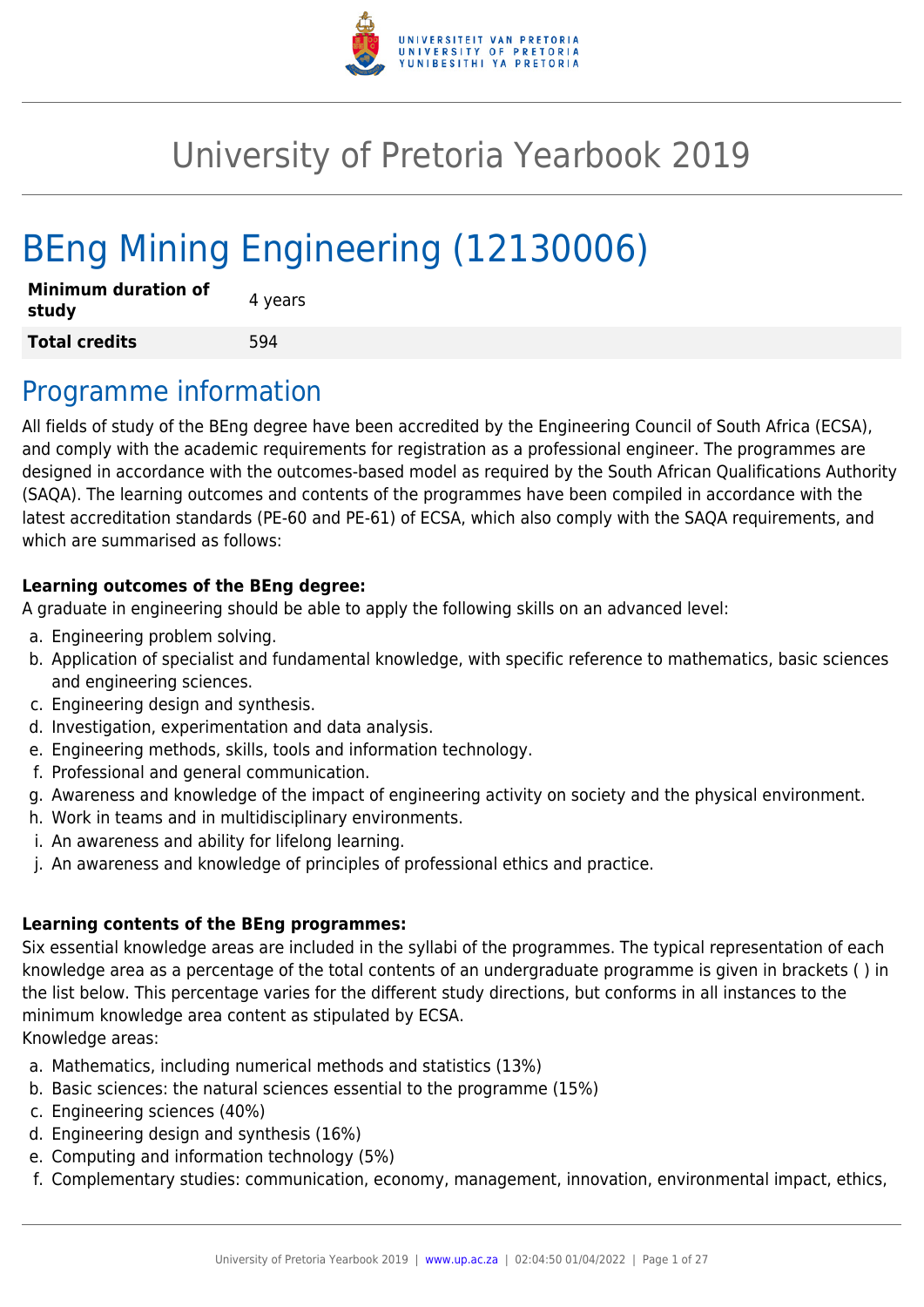

engineering practice (11%).

### Admission requirements

- The following persons will be considered for admission: a candidate who is in possession of a certificate that is deemed by the University to be equivalent to the required Grade 12 certificate with university endorsement; a candidate who is a graduate from another tertiary institution or has been granted the status of a graduate of such an institution; and a candidate who is a graduate of another faculty at the University of Pretoria.
- Life Orientation is excluded when calculating the APS.
- Grade 11 results are used in the conditional admission of prospective students.
- A valid qualification with admission to degree studies is required.
- Minimum subject and achievement requirements, as set out below, are required.
- Conditional admission to the four-year programmes in the School of Engineering is only guaranteed if a prospective student complies with ALL the requirements below. ?
- Note: Candidates who do not comply with the minimum requirements, set out above, but who have obtained a minimum APS of 30, an achievement level of 5 for English, 6 for Mathematics and 5 for Physical Science, will be considered for conditional admission to either the four-year programme or the ENGAGE programme based on the results of the NBT.
- Admission to ENGAGE in the School of Engineering will be determined by the results of the NBT. NSC results, an achievement level of 5 in Mathematics and 4 in Physical Science, as well as an achievement level of 4 in English, together with an APS of 25.
- Students may apply directly to be considered for the ENGAGE programme.
- Tuition will be presented in English only.

| <b>English Home</b><br>Language or                    | <b>Minimum requirements</b><br><b>Achievement level</b> |                    |          |                         |             |            |
|-------------------------------------------------------|---------------------------------------------------------|--------------------|----------|-------------------------|-------------|------------|
| <b>English First</b><br><b>Additional</b><br>Language |                                                         | <b>Mathematics</b> |          | <b>Physical Science</b> |             | <b>APS</b> |
| NSC/IEB                                               | AS Level                                                | NSC/IEB            | AS Level | NSC/IEB                 | AS<br>Level |            |
| 5                                                     |                                                         | 6                  | B        | 6                       | B           | 35         |

\* Cambridge A level candidates who obtained at least a D in the required subjects, will be considered for admission. International Baccalaureate (IB) HL candidates who obtained at least a 4 in the required subjects, will be considered for admission.

| <b>Achievement level</b><br><b>English Home</b><br>Language or |          | <b>ENGAGE Programme minimum requirements</b> |          |                         |             |            |
|----------------------------------------------------------------|----------|----------------------------------------------|----------|-------------------------|-------------|------------|
| <b>English First</b><br><b>Additional</b><br>Language          |          | <b>Mathematics</b>                           |          | <b>Physical Science</b> |             | <b>APS</b> |
| NSC/IEB                                                        | AS Level | NSC/IEB                                      | AS Level | NSC/IEB                 | AS<br>Level |            |
| 4                                                              |          | 5                                            |          | 4                       | D           | 25         |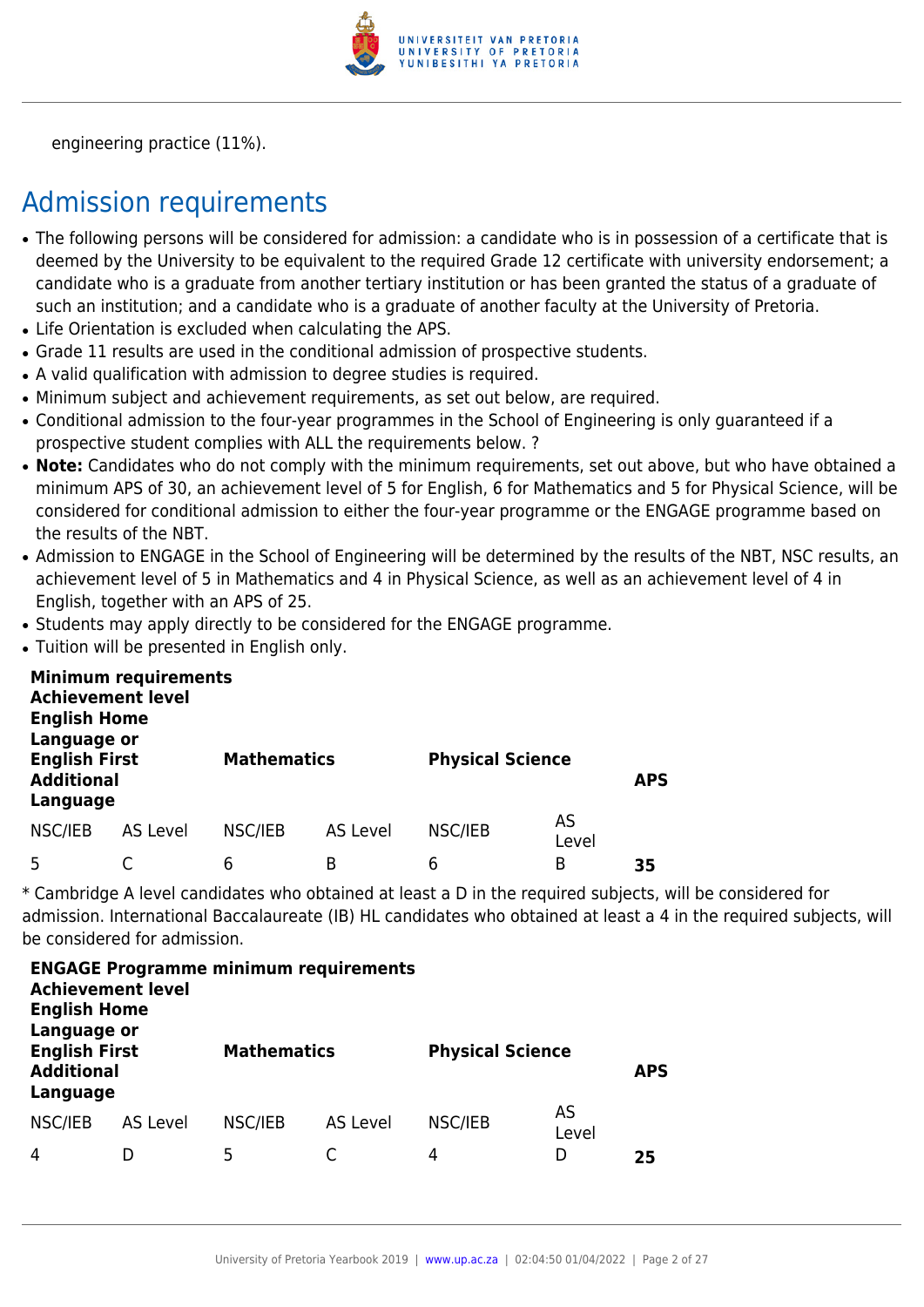

## Other programme-specific information

With a few exceptions, most modules offered at the School of Engineering are semester modules having credit values of either 8 or 16.

A student may be permitted by the Dean, on recommendation of the relevant head of department, to register for an equivalent module in an alternate semester, although the module is normally offered to the student's group in another semester, and providing that no timetable clashes occur.

#### **Please note:**

- 1. All students are required to successfully complete JCP 2013, Community-based project 203 as part of the requirements for the BEng degree. A student may register for the module during any of the years of study of the programme, but preferably not during the first or the final year of study.
- 2. Students registered for Chemical Engineering who have passed CBI 311, receive credit for CBI 410.
- 3. Mechanical Engineering: For the Aeronautical Option, the themes of both the Design and the Project must be aeronautical-related.
- 4. Offering of electives depends on the availability of resources and industry support.

### Promotion to next study year

#### **Promotion to the second semester of the first year and to the second year of study (Eng. 14)**

- a. A new first-year student who has failed in all the prescribed modules of the programme at the end of the first semester, is excluded from studies in the School of Engineering. A student who is registered for the Engineering Augmented Degree Programme and has passed only 8 credits will also be excluded.
- b. A student who complies with all the requirements of the first year of study, is promoted to the second year of study.
- c. A student who has not passed at least 70% of the credits of the first year of study after the November examinations, must reapply for admission should he/she intend to proceed with his/her studies. Application on the prescribed form must be submitted to the Student Administration of the School of Engineering not later than 11 January. Late applications will be accepted only in exceptional circumstances after approval by the Dean. Should first-year students be readmitted, conditions of readmission will be determined by the Admissions Committee.
- d. Students who have not passed all the prescribed modules at first year level (level 100), as well as students who are readmitted in terms of Faculty Regulations must register for the outstanding first-year level (level-100) modules.
- e. A student who is repeating his or her first year, may, on recommendation of the relevant heads of department and with the approval of the Dean, be permitted to enroll for modules of the second-year of study in addition to the first-year modules which he or she failed, providing that he or she complies with the prerequisites for the second-year modules and no timetable clashes occur. Students on the ENGAGE programme may, following the same procedure, be permitted to enrol for level-200 modules in addition to the level-100 modules which he/she failed providing that he/she complies with the prerequisites for the modules at 200-level and no timetable clashes occur. On recommendation of the relevant head of department and with special permission from the Dean, permission may be granted to exceed the prescribed number of credits. The total number of credits which may be approved may not exceed the normal number of credits per semester by more than 16 credits.
- f. Students in Computer, Electrical and Electronic Engineering, who fail a first-year module for the second time, forfeit the privilege of registering for any modules of an advanced year of study.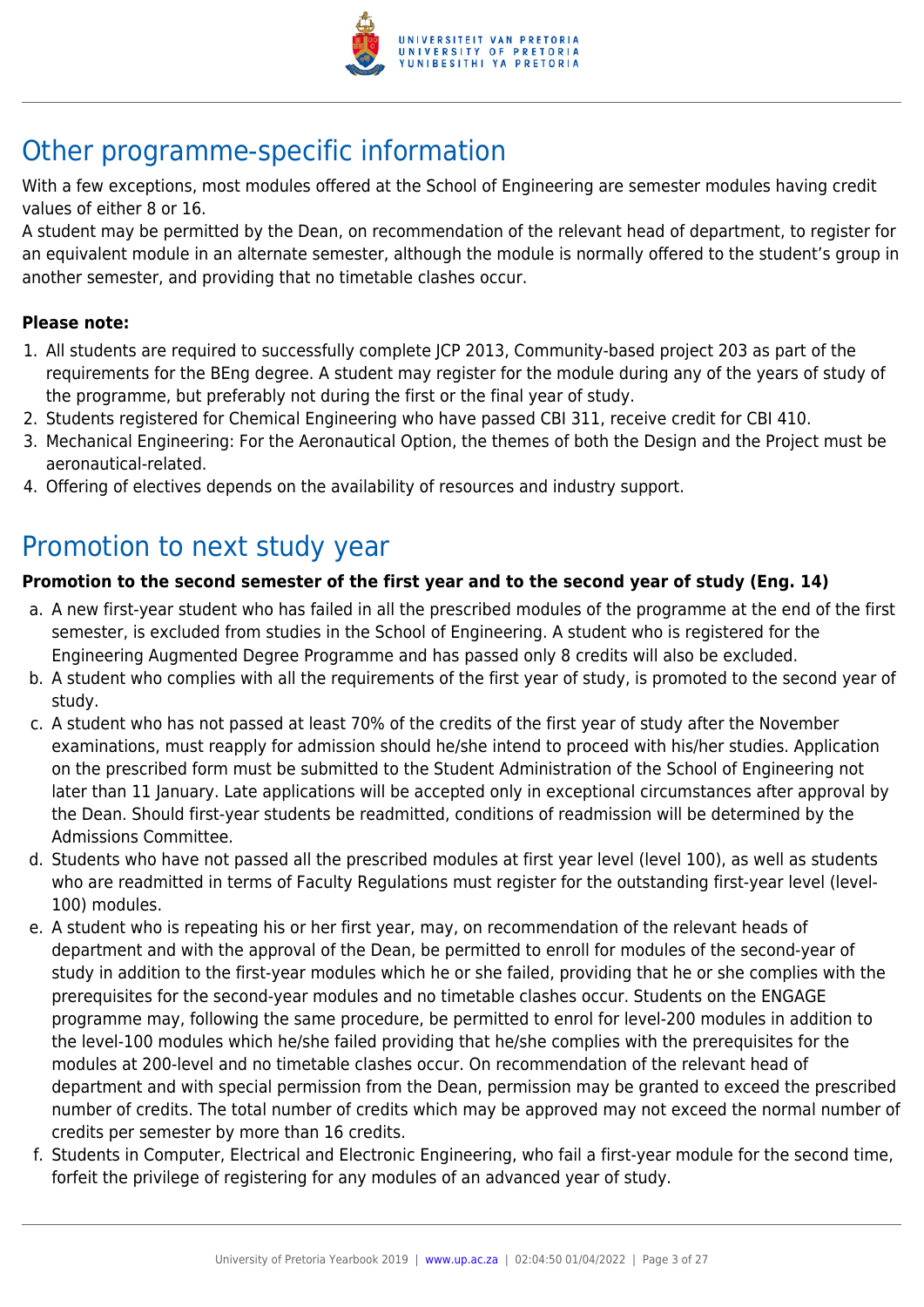

#### **Please note:**

- i. From the second year of study each student should be in possession of an approved calculator. It is assumed that each student will have easy access to a personal computer.
- ii. Students who intend transferring to Mining Engineering, must familiarise themselves with the stipulations set out in the syllabi of PWP 121 Workshop practice 121.

**Promotion to the third year of study of the Four-year Programme, as well as to the third and the fourth years of study of the ENGAGE Programme. In case of the fourth year of study of the ENGAGE Programme, the words "first", "second" and "third" must be substituted with the words "second", "third" and "fourth" respectively. (Eng. 15)**

- a. A student who complies with all the requirements of the second year of study, is promoted to the third year of study.
- b. A student must pass all the prescribed modules at first year level (level 100) before he or she is admitted to any module at third year level (level 300).
- c. A student who is repeating his or her second year must register for all the second-year modules still outstanding. Such a student may, on recommendation of the relevant head of department and with the approval of the Dean, be permitted to enroll for modules of the third year of study in addition to the secondyear modules which he or she failed, providing that he or she complies with the prerequisites for the thirdyear modules and no timetable clashes occur. On recommendation of the relevant head of department, and with special permission from the Dean, permission may be granted to exceed the prescribed number of credits. The total number of credits which may be approved may not exceed the normal number of credits per semester by more than 16 credits.
- d. Students in Computer, Electrical and Electronic Engineering who fail a second-year module for the second time forfeit the privilege of registering for any modules of the third year of study.
- e. Students who intend transferring to Mining Engineering must familiarise themselves with the stipulations set out in the syllabi of PWP 120 Workshop practice 120, as well as PPY 317 Practical training 317.

#### **Promotion to the fourth year of study of the Four-year Programme, as well as to the fifth year of study of the ENGAGE Programme. In case of the fifth year of study of the ENGAGE Programme, the words "second", "third" and "fourth" must be substituted with the words "third", "fourth" and "fifth" respectively. (Eng. 16)**

- a. A student who complies with all the requirements of the third year of study is promoted to the fourth year of study. A student who does not comply with all the requirements but who is able to register for all outstanding modules in order to complete the degree programme, may at registration be promoted to the fourth year of study.
- b. A student must pass all the prescribed modules of the second year of study, before he or she is admitted to any module of the fourth year of study.
- c. A student who has not passed all the prescribed modules of the third year of study, must register for the outstanding modules. A student may be admitted by the Dean, on the recommendation of the relevant head of department, to modules of the fourth year of study, in addition to the outstanding third-year modules, provided that he or she complies with the prerequisites of the fourth-year modules and no timetable clashes occur. The total number of credits per semester for which a student registers may not exceed the normal number of credits per semester by more than 16 credits. In exceptional cases, the Dean may, on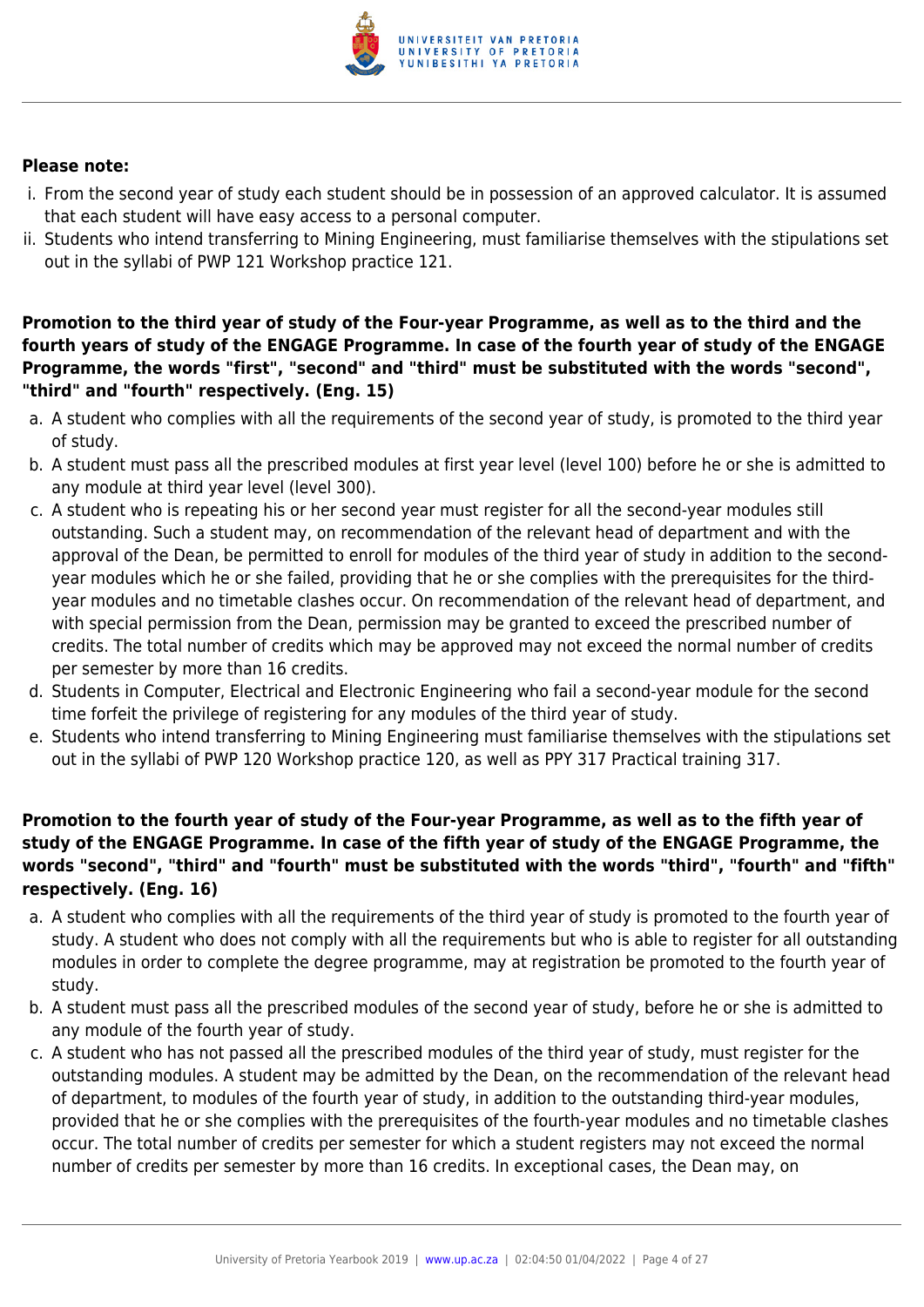

recommendation of the relevant head of department, permit a student to exceed the above limit.

d. Students in Computer, Electrical and Electronic Engineering who fail a third-year module for the second time, forfeit the privilege of registering for any modules of the fourth year of study.

### Pass with distinction

- a. A student graduates with distinction if:
- i. no module of the third or fourth year of study of the four year programme or of the fourth or fifth year of the ENGAGE programme was repeated and a weighted average of at least 75% was obtained in one year in all the modules of the final year of study; and
- ii. the degree programme was completed within the prescribed four years for the four year programme and within the prescribed five years of the ENGAGE programme.
- b. Exceptional cases to the above will be considered by the Dean.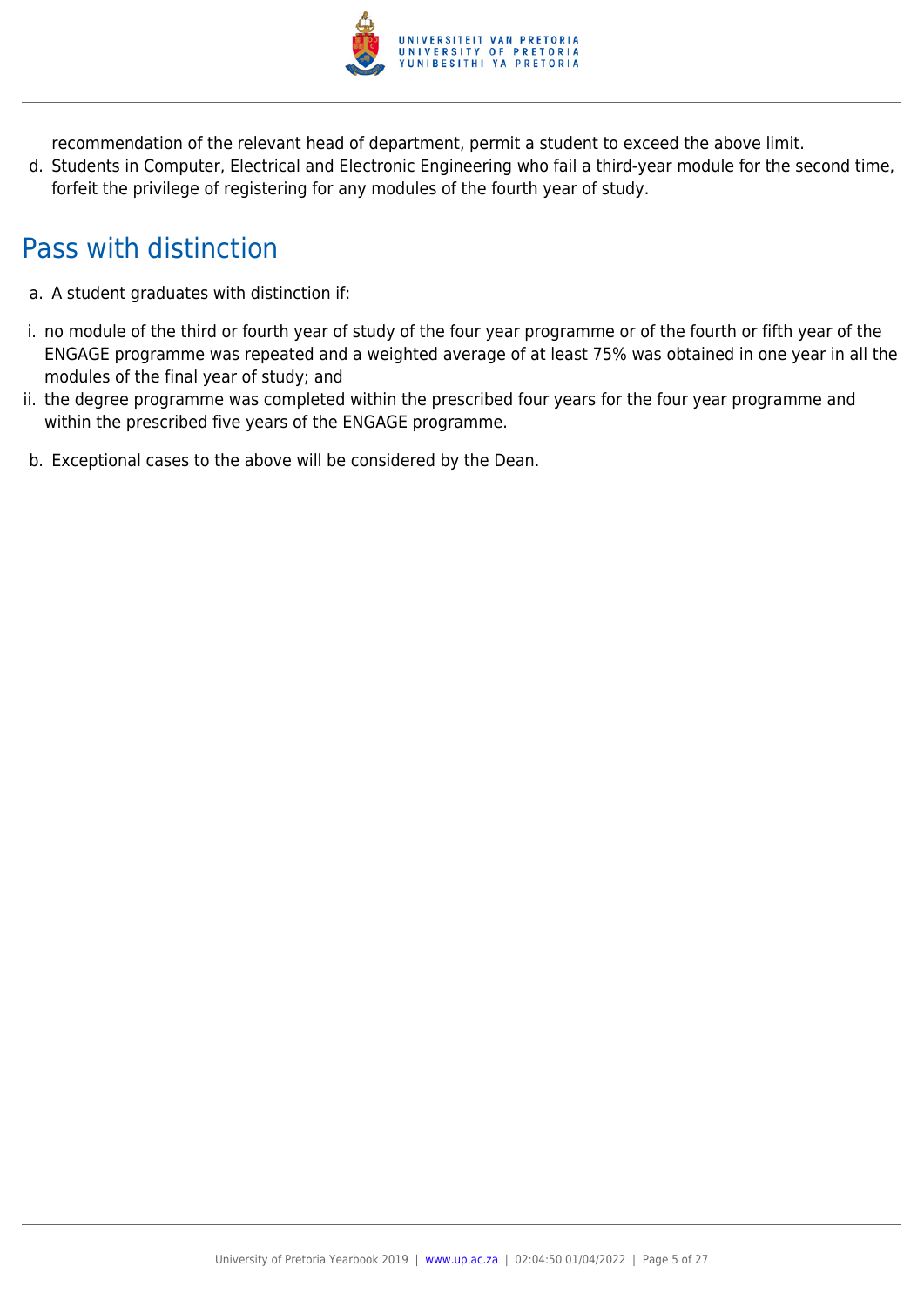

### Curriculum: Year 1

**Minimum credits: 144**

#### **Fundamental modules**

#### **Academic orientation 112 (UPO 112)**

| <b>Module credits</b>         | 0.00                           |
|-------------------------------|--------------------------------|
| Language of tuition           | Module is presented in English |
| <b>Department</b>             | <b>EBIT Deans Office</b>       |
| <b>Period of presentation</b> | Year                           |

#### **Core modules**

#### **General chemistry 171 (CHM 171)**

| <b>Module credits</b>         | 16.00                                                                                                  |
|-------------------------------|--------------------------------------------------------------------------------------------------------|
| <b>Service modules</b>        | Faculty of Engineering, Built Environment and Information Technology                                   |
| <b>Prerequisites</b>          | No prerequisites.                                                                                      |
| <b>Contact time</b>           | 1 practical per week, 1 discussion class per week, 1 web-based period per week,<br>4 lectures per week |
| <b>Language of tuition</b>    | Module is presented in English                                                                         |
| <b>Department</b>             | Chemistry                                                                                              |
| <b>Period of presentation</b> | Semester 1                                                                                             |

#### **Module content**

General introduction to inorganic, analytical and physical chemistry. Nomenclature of inorganic ions and compounds, stoichiometric calculations concerning chemical reactions, redox reactions, solubilities and solutions, atomic structure, periodicity. Molecular structure and chemical bonding using the VSEPR model. Principles of reactivity, electrochemistry, energy and chemical reactions, entropy and free energy. Appropriate tutorial classes and practicals.

#### **Electricity and electronics 122 (EBN 122)**

| <b>Module credits</b>         | 16.00                                                          |
|-------------------------------|----------------------------------------------------------------|
| <b>Prerequisites</b>          | No prerequisites.                                              |
| <b>Contact time</b>           | 3 lectures per week, 1 practical per week, 1 tutorial per week |
| <b>Language of tuition</b>    | Module is presented in English                                 |
| <b>Department</b>             | Electrical, Electronic and Computer Engineering                |
| <b>Period of presentation</b> | Semester 2                                                     |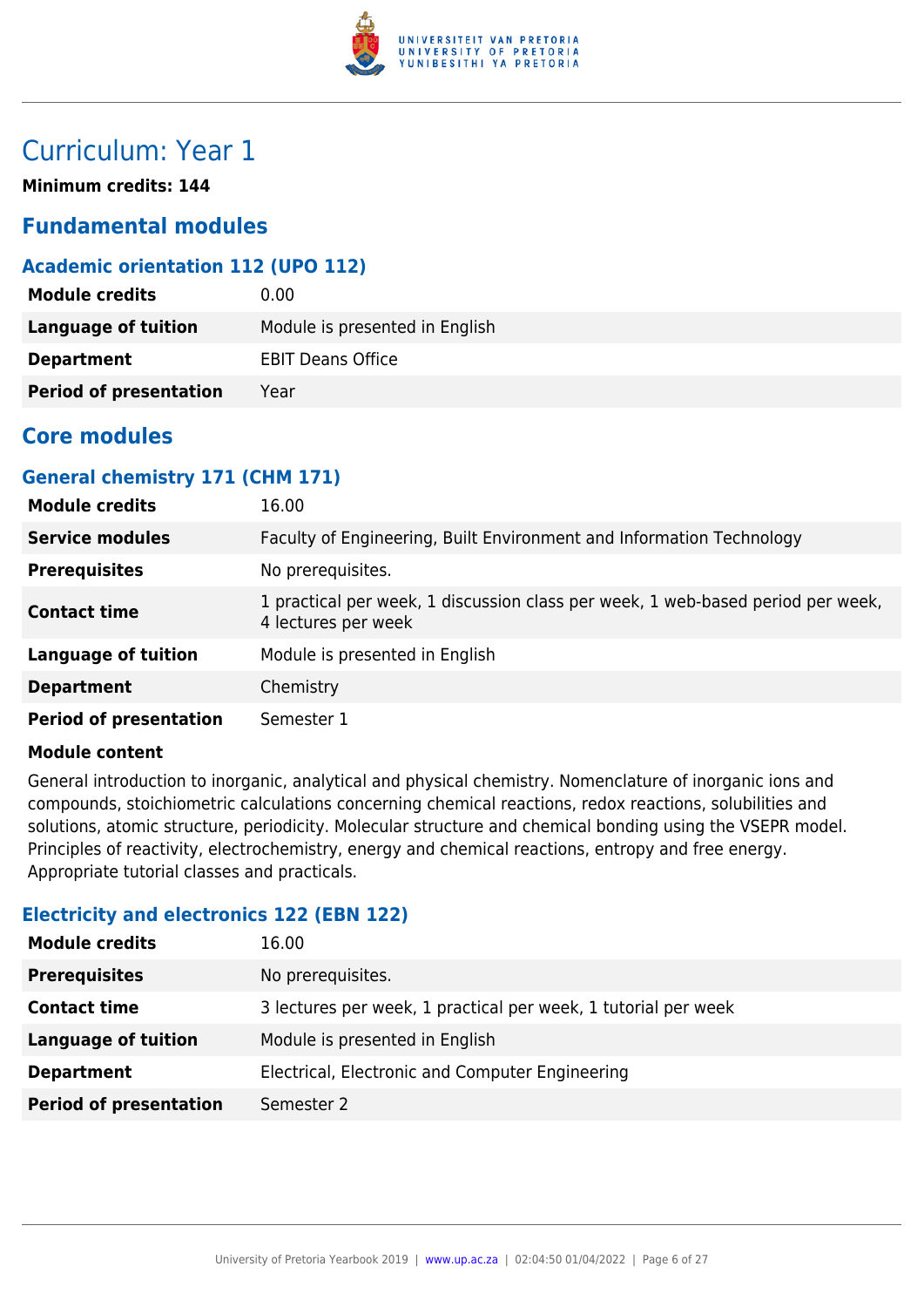

Electrical quantities, units, definitions, conventions. Electrical symbols, ideal and practical current and voltage sources, controlled sources. Ohm's law in resistive circuits, Kirchoff's current and voltage laws, resistors in series and parallel circuits, voltage and current division, mesh current and node voltage methods. Circuit theorems: linearity, superposition, Thevenin and Norton equivalent circuits, sources transformation, power calculation, maximum power transfer. Energy storage elements: current, voltage, power and energy in inductors and capacitors, inductors and capacitors in series and parallel. Ideal operational amplifiers and applications: inverting and noninverting amplifiers, summing amplifiers, current sources, integrators.

#### **Physics 176 (FSK 176)**

| <b>Module credits</b>         | 16.00                                                                  |
|-------------------------------|------------------------------------------------------------------------|
| <b>Service modules</b>        | Faculty of Engineering, Built Environment and Information Technology   |
| <b>Prerequisites</b>          | No prerequisites.                                                      |
| <b>Contact time</b>           | 4 lectures per week, 1 discussion class per week, 1 practical per week |
| <b>Language of tuition</b>    | Module is presented in English                                         |
| <b>Department</b>             | Physics                                                                |
| <b>Period of presentation</b> | Semester 2                                                             |

#### **Module content**

Introductory mathematics: Symbols, exponents, logarithms, angles in degrees, radial measure, goniometry, differentiation, and integration. Motion along a straight line: position and displacement, acceleration. Vectors: adding vectors, components, multiplying vectors. Motion in two and three dimensions: projectile motion, circular motion. Force and motion: Newton's Law, force, friction. Kinetic energy and work: work, power. Potential energy: Centre of mass, linear momentum. Collisions: impulse and linear momentum, elastic collisions, inelastic collisions. Rotation: kinetic energy of rotation, torque. Oscillations and waves: Simple harmonic motion, types of waves, wavelength and frequency, interference of waves, standing waves, the Doppler effect. Temperature, heat and the first law of thermodynamics.

#### **Humanities and social sciences 110 (HAS 110)**

| <b>Module credits</b>         | 8.00                                                                 |
|-------------------------------|----------------------------------------------------------------------|
| <b>Service modules</b>        | Faculty of Engineering, Built Environment and Information Technology |
| <b>Prerequisites</b>          | No prerequisites.                                                    |
| <b>Contact time</b>           | 2 lectures per week                                                  |
| <b>Language of tuition</b>    | Module is presented in English                                       |
| <b>Department</b>             | Anthropology and Archaeology                                         |
| <b>Period of presentation</b> | Semester 1                                                           |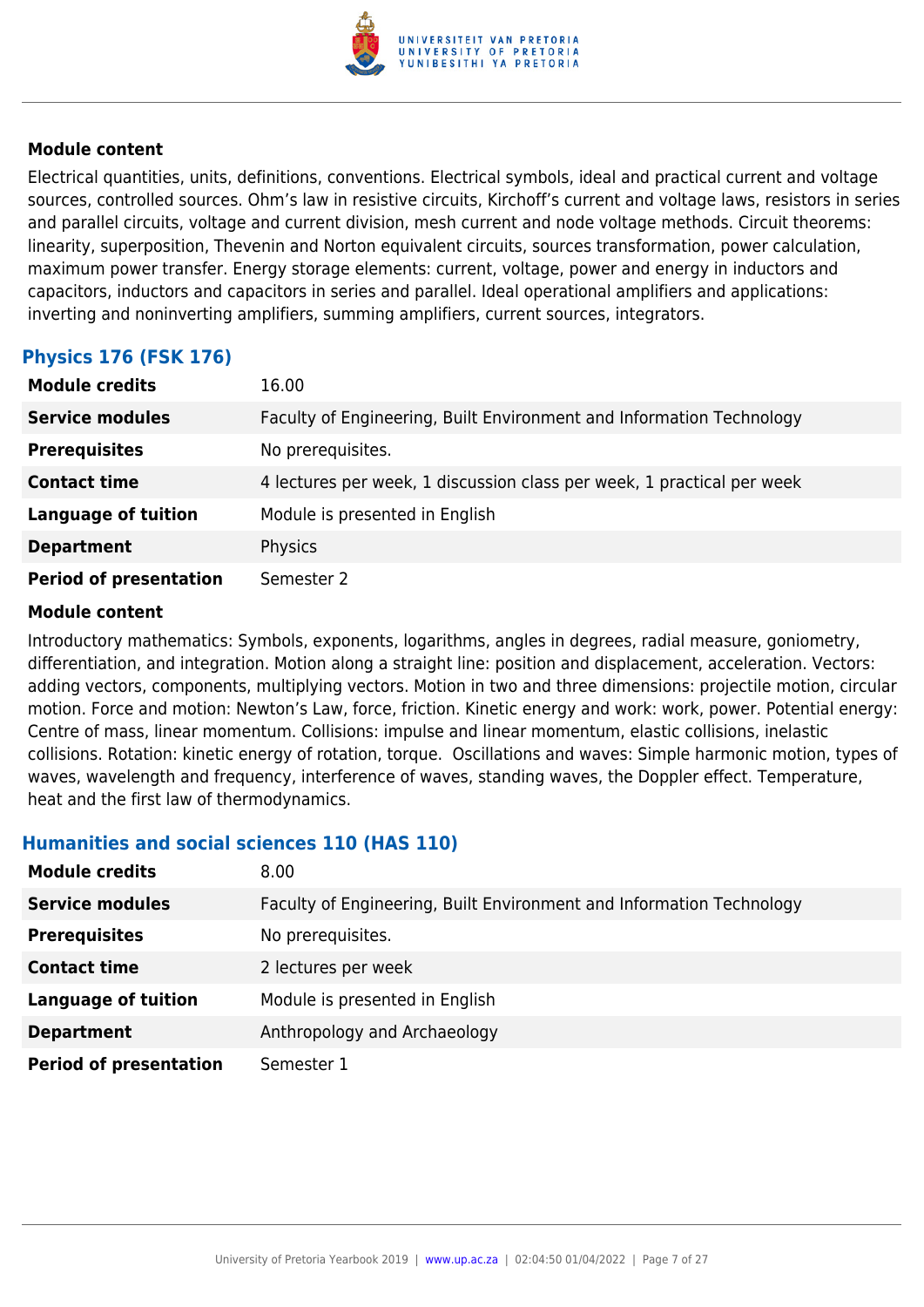

Social sciences: Perspectives on contemporary society

An introduction to long-standing questions about the nature of human societies and contemporary challenges. Topics to be discussed include globalisation and increasing connectedness; rising unemployment, inequality and poverty; rapid urbanisation and the modern city form; transformations in the nature of work; environmental degradation and tensions between sustainability and growth; shifts in global power relations; the future of the nation-state and supra-national governance structures; and possibilities for extending human rights and democracy. Critical questions are posed about modern selfhood, sociality, culture and identity against the background of new communications technologies, ever more multicultural societies, enduring gender, class and race inequities, and the emergence of new and the resurgence of older forms of social and political identity. These issues are approached from the vantage of our location in southern Africa and the continent, drawing on social science perspectives.

#### **Humanities and social sciences 120 (HAS 120)**

| <b>Module credits</b>         | 8.00                                                                 |
|-------------------------------|----------------------------------------------------------------------|
| <b>Service modules</b>        | Faculty of Engineering, Built Environment and Information Technology |
| <b>Prerequisites</b>          | No prerequisites.                                                    |
| <b>Contact time</b>           | 2 lectures per week                                                  |
| <b>Language of tuition</b>    | Module is presented in English                                       |
| <b>Department</b>             | Afrikaans                                                            |
| <b>Period of presentation</b> | Semester 2                                                           |

#### **Module content**

Humanities: Text, culture and communication

Successful communication of ideas, values and traditions depends on understanding both the literal and implied meanings of texts. In this module students are introduced to a variety of texts, including original literary and visual texts, with a view to developing an understanding of how textual meanings have been constructed and negotiated over time. Students are encouraged to understand themselves as products of – and participants in – these traditions, ideas and values. Appropriate examples will be drawn from, among others, the Enlightenment, Modernism, Existentialism, Postmodernism and Post-colonialism.

#### **Graphical communication 110 (MGC 110)**

| <b>Module credits</b>         | 16.00                                     |
|-------------------------------|-------------------------------------------|
| <b>Service modules</b>        | <b>Faculty of Education</b>               |
| <b>Prerequisites</b>          | No prerequisites.                         |
| <b>Contact time</b>           | 3 lectures per week, 3 tutorials per week |
| <b>Language of tuition</b>    | Module is presented in English            |
| <b>Department</b>             | Mechanical and Aeronautical Engineering   |
| <b>Period of presentation</b> | Semester 1                                |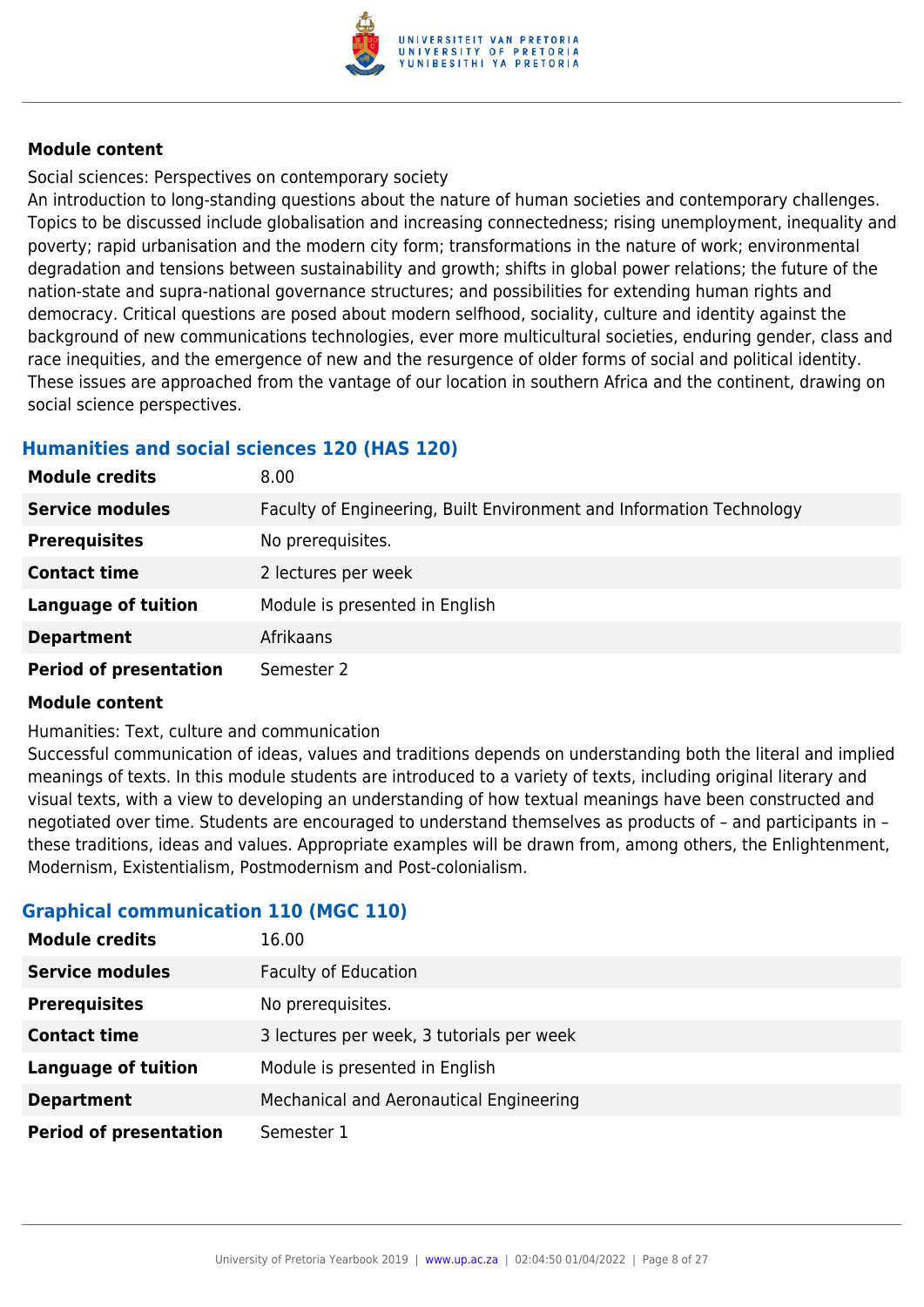

Freehand sketching covering the following: perspective, isometric and orthographic drawings. Drawing conventions, graphical techniques and assembly drawings. Evaluation of drawings and error detection. True lengths of lines, projections and intersections. Practical applications of these techniques. Introduction to computer-aided drawings, including dimensioning, crosshatching and detailing. Introduction to basic manufacturing processes including primary (casting, forging and extrusion) and secondary (drilling, turning, milling, grinding, broaching and sawing) manufacturing procedures.

#### **Materials science 113 (NMC 113)**

| <b>Module credits</b>         | 16.00                                                          |
|-------------------------------|----------------------------------------------------------------|
| <b>Prerequisites</b>          | No prerequisites.                                              |
| <b>Contact time</b>           | 4 lectures per week, 1 practical per week, 1 tutorial per week |
| <b>Language of tuition</b>    | Module is presented in English                                 |
| <b>Department</b>             | Materials Science and Metallurgical Engineering                |
| <b>Period of presentation</b> | Semester 1                                                     |

#### **Module content**

Introduction to materials: the family of materials, atomic structure and types of bonding, crystal types and space arrangement of atoms, directions and planes in crystals, defects in crystals, diffusion in solids. Mechanical properties of materials: stress and strain, mechanical testing (strength, ductility, hardness, toughness, fatigue, creep), plastic deformation, solid-solution hardening, recrystallisation.

Polymeric materials: polymerisation and industrial methods, types of polymeric materials and their properties. Corrosion of metals: mechanisms and types of corrosion, corrosion rates, corrosion control. The heat treatment of steel: Fe-C phase diagram, equilibrium cooling, hardening and tempering of steel, stainless steel. Composite materials: Introduction, fibre reinforced polymeric composites, concrete, asphalt, wood.

#### **Workshop practice 121 (PWP 121)**

| <b>Module credits</b>         | 8.00                             |
|-------------------------------|----------------------------------|
| <b>Prerequisites</b>          | No prerequisites.                |
| <b>Contact time</b>           | 1 other contact session per week |
| <b>Language of tuition</b>    | Module is presented in English   |
| <b>Department</b>             | Mining Engineering               |
| <b>Period of presentation</b> | Semester 2                       |

#### **Module content**

#### \*Attendance modules only

The modules are presented during the first year of study and, subject to departmental arrangements, can be attended either during July or December holiday periods. The duration will be a minimum of two weeks, during which time the student will receive training in a mine as well as a mine workshop. Training will include the following maintenance aspects: rotary and percussion drills, transport equipment, hoists and hoist ropes, electrical motors, conveyor belts and pumps. A satisfactory report must be submitted within two weeks after the commencement of lectures of the following semester.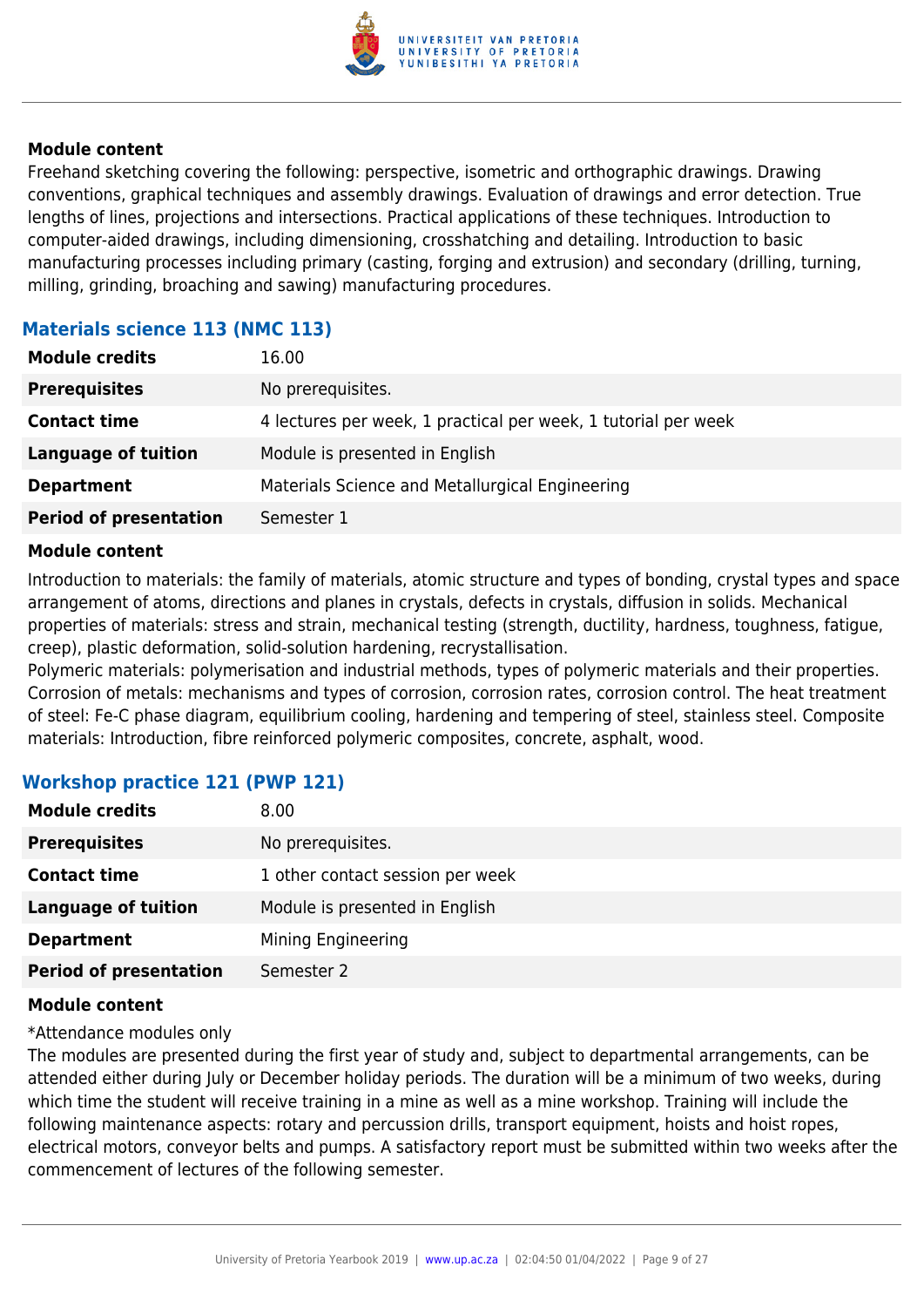

#### **Mechanics 122 (SWK 122)**

| <b>Module credits</b>         | 16.00                                        |
|-------------------------------|----------------------------------------------|
| <b>Service modules</b>        | Faculty of Natural and Agricultural Sciences |
| <b>Prerequisites</b>          | WTW 158                                      |
| <b>Contact time</b>           | 2 tutorials per week, 4 lectures per week    |
| <b>Language of tuition</b>    | Module is presented in English               |
| <b>Department</b>             | Civil Engineering                            |
| <b>Period of presentation</b> | Semester 2                                   |

#### **Module content**

Equivalent force systems, resultants. Newton's laws, units. Forces acting on particles. Rigid bodies: principle of transmissibility, resultant of parallel forces. Vector moments and scalar moments. Relationship between scalarand vector moments. Couples. Equivalent force systems on rigid bodies. Resultants of forces on rigid bodies. Equilibrium in two and three dimensions. Hooke's law. Trusses and frameworks. Centroids and second moments of area. Beams: distributed forces, shear force, bending moment, method of sections, relationship between load, shear force and bending moment.

#### **Calculus 158 (WTW 158)**

| <b>Module credits</b>         | 16.00                                                                |
|-------------------------------|----------------------------------------------------------------------|
| <b>Service modules</b>        | Faculty of Engineering, Built Environment and Information Technology |
| <b>Prerequisites</b>          | 60% for Mathematics in Grade 12                                      |
| <b>Contact time</b>           | 1 tutorial per week, 4 lectures per week                             |
| <b>Language of tuition</b>    | Module is presented in English                                       |
| <b>Department</b>             | <b>Mathematics and Applied Mathematics</b>                           |
| <b>Period of presentation</b> | Semester 1                                                           |

#### **Module content**

\*This module is designed for first-year engineering students. Students will not be credited for more than one of the following modules for their degree: WTW 158, WTW 114, WTW 134, WTW 165. Introduction to vector algebra. Functions, limits and continuity. Differential calculus of single variable functions, rate of change, graph sketching, applications. The mean value theorem, the rule of L'Hospital. Indefinite integrals, integration.

| <b>Module credits</b>  | 16.00                                                                |
|------------------------|----------------------------------------------------------------------|
| <b>Service modules</b> | Faculty of Engineering, Built Environment and Information Technology |
| <b>Prerequisites</b>   | WTW 114 GS or WTW 158 GS                                             |
| <b>Contact time</b>    | 4 lectures per week, 1 tutorial per week                             |
| Language of tuition    | Module is presented in English                                       |

#### **Mathematics 164 (WTW 164)**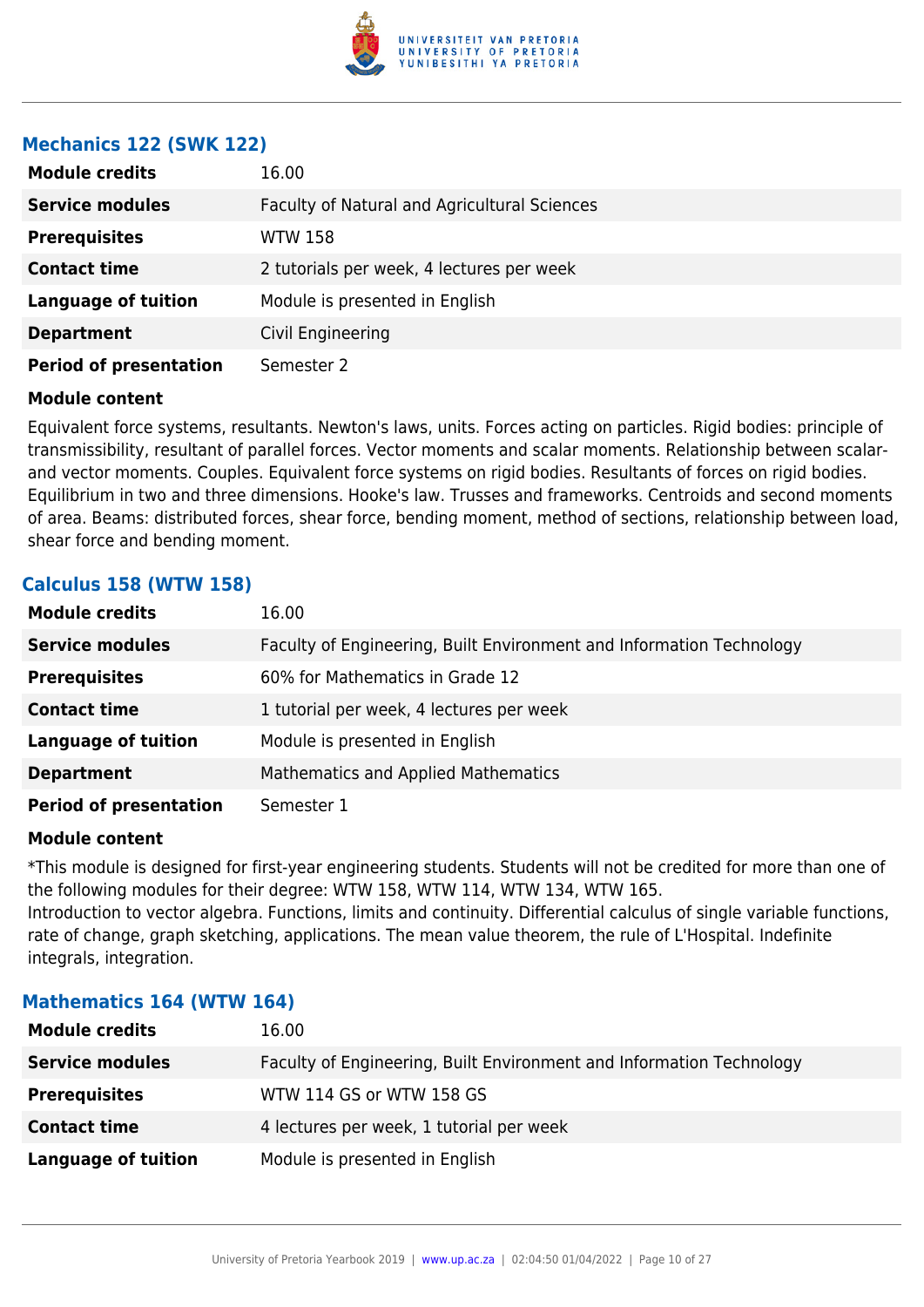

**Department** Mathematics and Applied Mathematics

#### **Period of presentation** Semester 2

#### **Module content**

\*This module is designed for first-year engineering students. Students will not be credited for more than one of the following modules for their degree: WTW 146, WTW 148 and WTW 124,

Vector algebra with applications to lines and planes in space, matrix algebra, systems of linear equations, determinants, complex numbers, factorisation of polynomials and conic sections. Integration techniques, improper integrals. The definite integral, fundamental theorem of Calculus. Applications of integration. Elementary power series and Taylor's theorem. Vector functions, space curves and arc lengths. Quadratic surfaces and multivariable functions.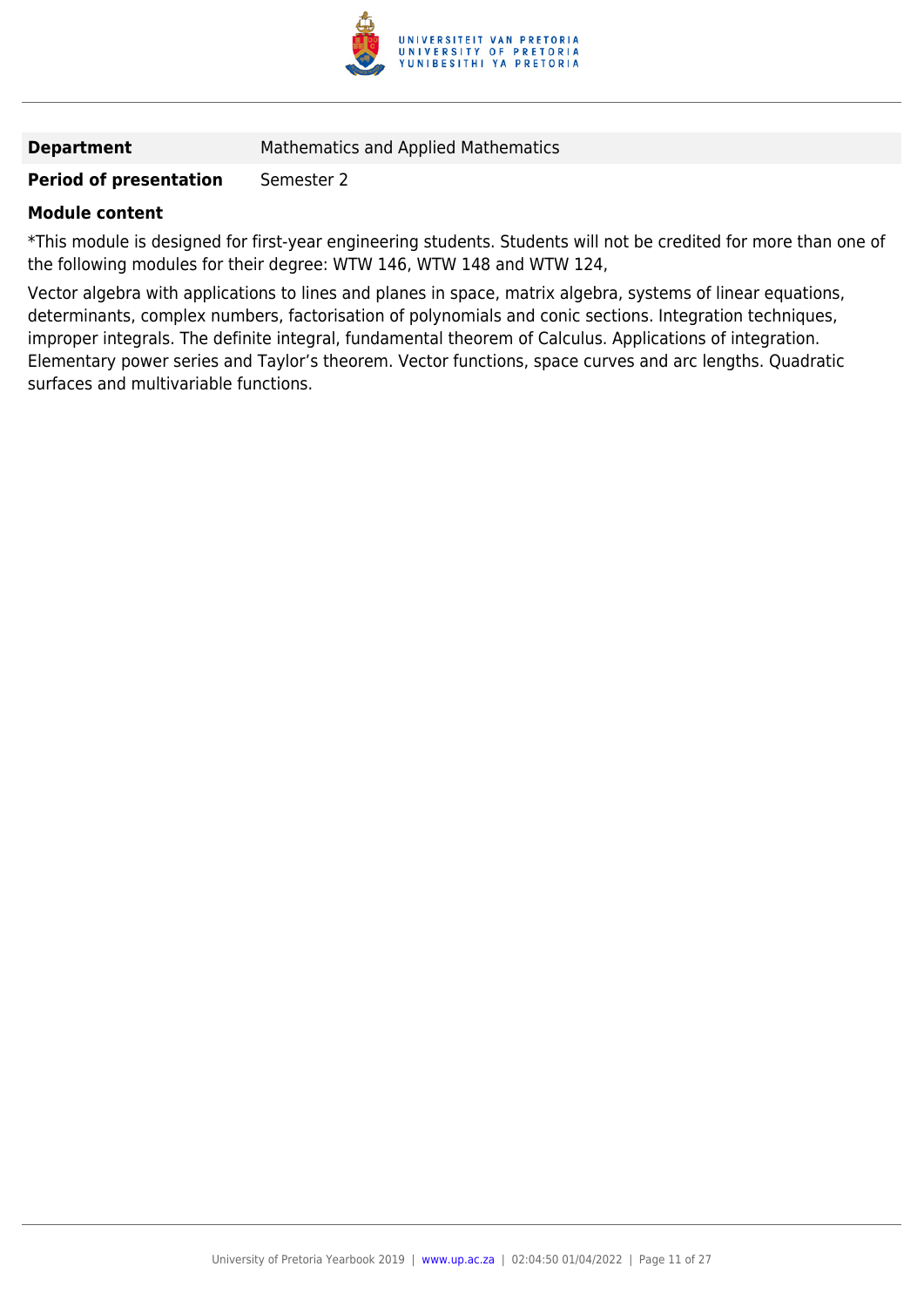

### Curriculum: Year 2

**Minimum credits: 154**

#### **Core modules**

#### **Engineering statistics 220 (BES 220)**

| <b>Module credits</b>         | 8.00                                       |
|-------------------------------|--------------------------------------------|
| <b>Prerequisites</b>          | WTW 158 GS, WTW 164 GS                     |
| <b>Contact time</b>           | 3 lectures per week                        |
| Language of tuition           | Separate classes for Afrikaans and English |
| <b>Department</b>             | Industrial and Systems Engineering         |
| <b>Period of presentation</b> | Semester 2                                 |

#### **Module content**

Engineering systems are often subjected to variation, uncertainty and incomplete information. Mathematical statistics provides the basis for effectively handling and quantifying the effect of these factors. This module provides an introduction to the concepts of mathematical statistics and will include the following syllabus themes: data analysis, probability theory, stochastic modelling, statistical inference and regression analysis.

#### **Community-based project 203 (JCP 203)**

| <b>Module credits</b>         | 8.00                                       |
|-------------------------------|--------------------------------------------|
| <b>Prerequisites</b>          | No prerequisites.                          |
| <b>Contact time</b>           | 1 lecture per week                         |
| <b>Language of tuition</b>    | Separate classes for Afrikaans and English |
| <b>Department</b>             | <b>Informatics</b>                         |
| <b>Period of presentation</b> | Year                                       |

#### **Module content**

This module is integrated into all undergraduate academic programmes offered by the Faculty. Main objectives: execution of a community project aimed at achieving a beneficial impact on a section of society; awareness of personal, social and cultural values and an understanding of social issues; and development of life skills. Assessment: project proposal, written progress reports, peer assessment, assessment by community, presentation, report presented in the form of a blog.

#### **Programming and information technology 213 (MPR 213)**

| <b>Module credits</b> | 16.00                                      |
|-----------------------|--------------------------------------------|
| <b>Prerequisites</b>  | No prerequisites.                          |
| <b>Contact time</b>   | 4 lectures per week, 2 practicals per week |
| Language of tuition   | Separate classes for Afrikaans and English |
| <b>Department</b>     | Mechanical and Aeronautical Engineering    |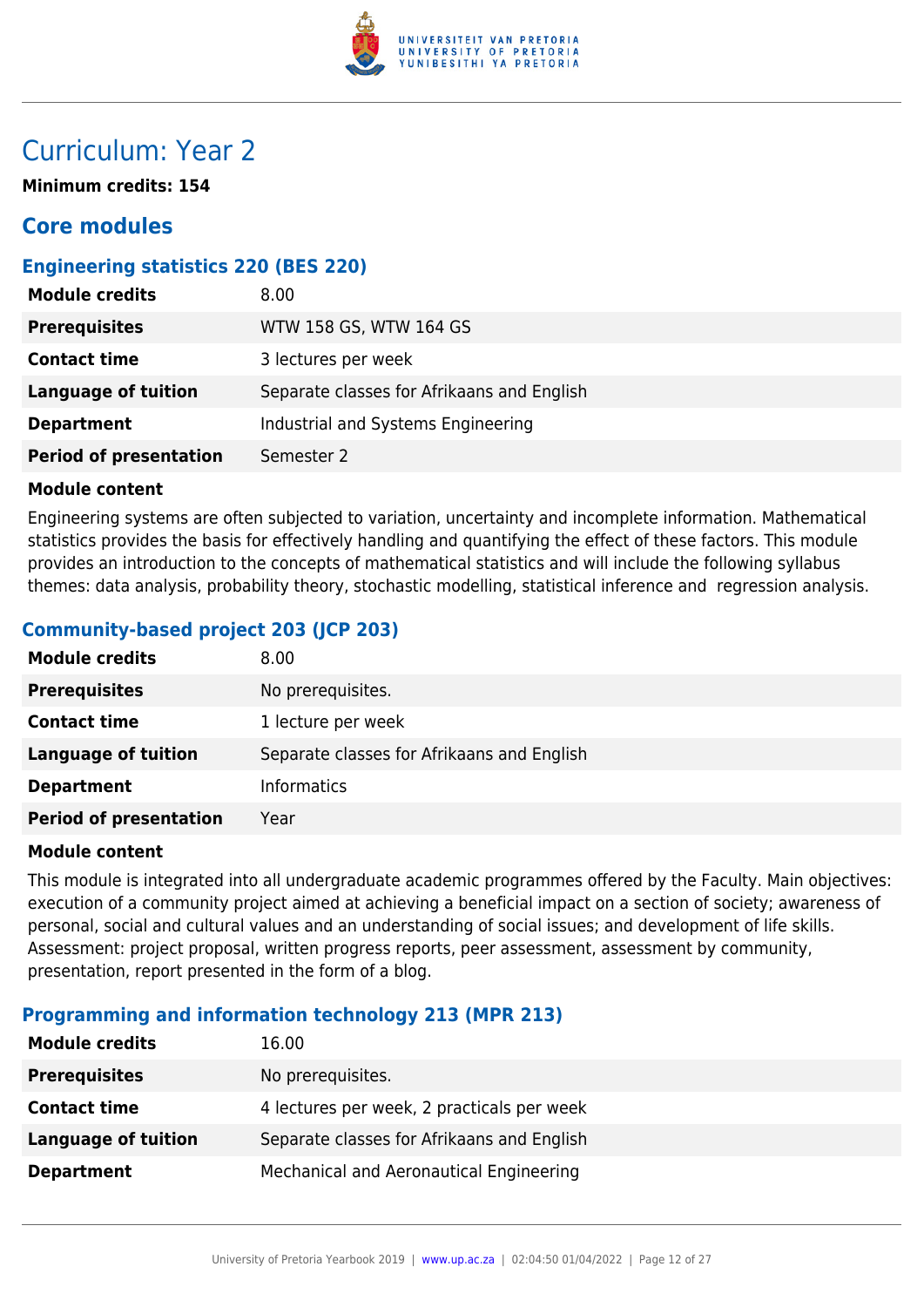

#### **Period of presentation** Semester 1

#### **Module content**

Spreadsheet applications: Formulas and calculations, named ranges, plotting and trend lines, goal seek, linear programming, importing and exporting data, data navigation and filtering. Programming fundamentals: Names and objects, conditional and unconditional looping, branching, functions, modules, packages, reading and writing data files, graphical output (plotting). Solving simple problems using a high level programming language to develop, code and debug programs. Solving complex problems by breaking it down into a number of simple problems using concepts such as functions, modules and available packages. Programming principles are developed through solving mathematics and physics problems.

#### **Dynamics 210 (MSD 210)**

| <b>Module credits</b>         | 16.00                                        |  |
|-------------------------------|----------------------------------------------|--|
| <b>Prerequisites</b>          | FSK 116 or FSK 176 and SWK 122 and WTW 256 # |  |
| <b>Contact time</b>           | 2 tutorials per week, 3 lectures per week    |  |
| <b>Language of tuition</b>    | Separate classes for Afrikaans and English   |  |
| <b>Department</b>             | Mechanical and Aeronautical Engineering      |  |
| <b>Period of presentation</b> | Semester 1                                   |  |

#### **Module content**

Kinetics of systems of particles, Newton's 2nd law generalised for a system of particles, rate of change of momentum and angular momentum relations, work-energy relations, conservation laws, steady mass flow. Plane kinematics of rigid bodies, rotation, translation, general 2D motion, relative motion analysis. Moments and products of inertia. Plane kinetics of rigid bodies, equations of motion, rotation, translation, general 2D motion, work-energy relations. Vibration and time response.

#### **Thermodynamics 221 (MTX 221)**

| <b>Module credits</b>         | 16.00                                                          |
|-------------------------------|----------------------------------------------------------------|
| <b>Prerequisites</b>          | FSK 116 or FSK 176                                             |
| <b>Contact time</b>           | 3 lectures per week, 1 practical per week, 1 tutorial per week |
| <b>Language of tuition</b>    | Afrikaans and English are used in one class                    |
| <b>Department</b>             | Mechanical and Aeronautical Engineering                        |
| <b>Period of presentation</b> | Semester 2                                                     |

#### **Module content**

Application overview. Concepts: system, control mass, control volume, property, state, process, cycles, mass, volume, density, pressure, pure substances, property tables, ideal gases, work and heat, internal energy, enthalpy, specific heat capacity. First law of thermodynamics for control masses and control volumes. Conservation of mass. Processes: isothermal, polytropic, adiabatic, isentropic. Second law of thermodynamics and entropy for control masses and control volumes. Introduction to power cycles . Experimental techniques in thermodynamics.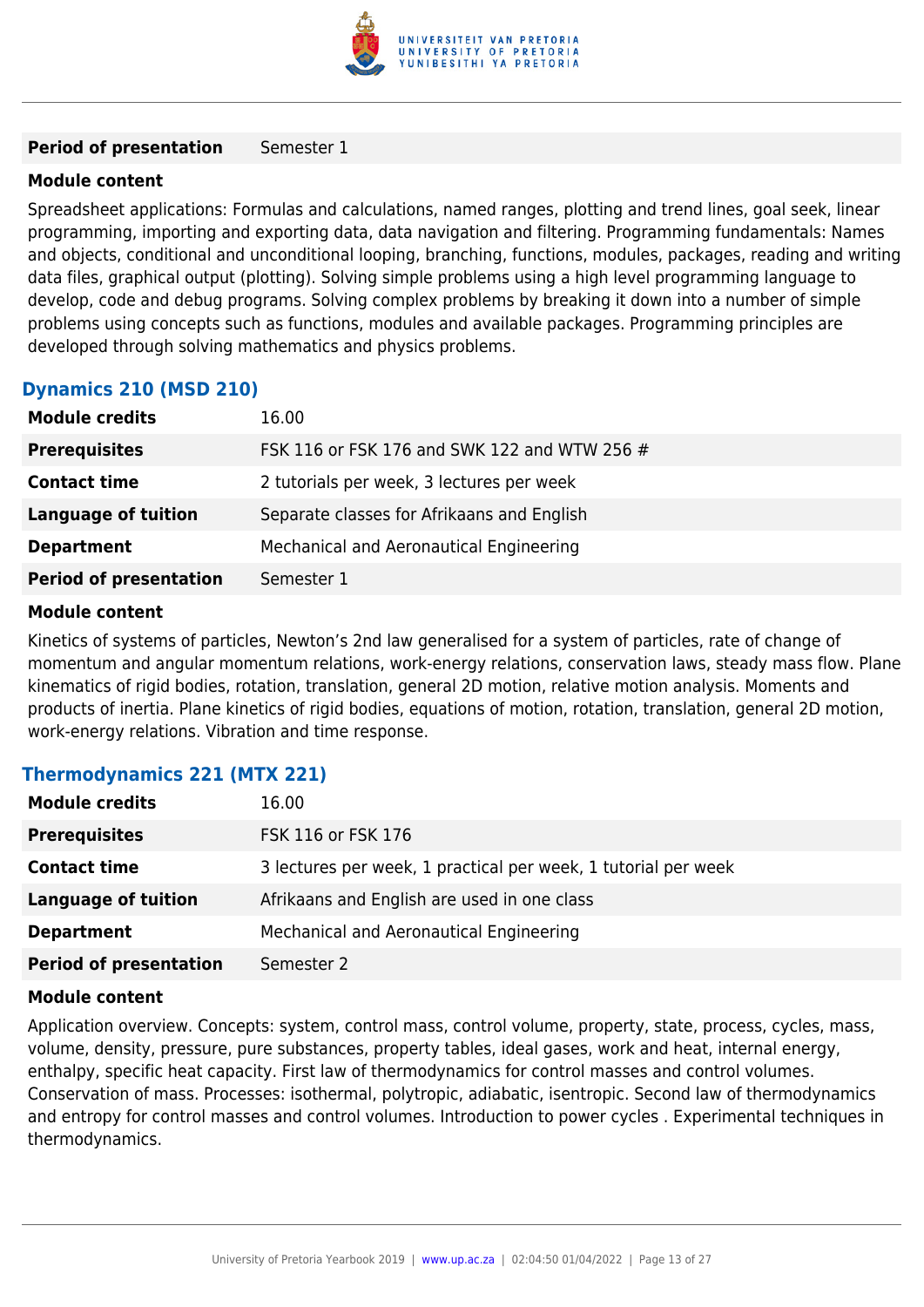

#### **Professional and technical communication 210 (PJJ 210)**

| <b>Module credits</b>         | 8.00                                                   |
|-------------------------------|--------------------------------------------------------|
| <b>Prerequisites</b>          | No prerequisites.                                      |
| <b>Contact time</b>           | 2 lectures per week, 2 other contact sessions per week |
| Language of tuition           | Module is presented in English                         |
| <b>Department</b>             | Mining Engineering                                     |
| <b>Period of presentation</b> | Semester 1                                             |

#### **Module content**

Communicate effectively, both orally and in writing, with engineering audiences and the community at large. Written communication as evidenced by: uses appropriate structure, use of modern or electronic communication methods; style and language for purpose and audience; uses effective graphical support; applies methods of providing information for use by others involved in engineering activity; meets the requirements of the target audience. Effective oral communication as evidenced by appropriate structure, style and language; appropriate visual materials; delivers fluently; meets the requirements of the intended audience. Audiences range from engineering peers, management and lay persons, using appropriate academic or professional discourse. Typed reports range from short (300-1 000 word plus tables diagrams) to long (10 000-15 000 words plus tables, diagrams, references and appendices), covering material at exit level. Methods of providing information include the conventional methods of the discipline, for example engineering drawings, as well as subject-specific methods.

#### **Introduction to mining 210 (PMY 210)**

| <b>Module credits</b>         | 8.00                                      |
|-------------------------------|-------------------------------------------|
| <b>Contact time</b>           | 2 tutorials per week, 2 lectures per week |
| Language of tuition           | Module is presented in English            |
| <b>Department</b>             | Mining Engineering                        |
| <b>Period of presentation</b> | Semester 2                                |

#### **Module content**

Introduction: Mining in South Africa: Overview of mining and history in South Africa, Minerals and mining. Surface mining: Surface mining methods, Surface mining planning, Rock breaking, Rock loading and transport. Underground hard rock mining: A mine in outline, explanation of underground mining terms, basic mine layouts, shafts, development, stoping methods, compressed air, water and electrical reticulation. Underground coal mining: planning and development, rock breaking: stoping and tunnelling. Mine environmental engineering: ventilation practice, airflow, fans, gases, heat, psychometry. Mine strata control: strata control in deep and shallow underground mines, strata control in coal mines.

#### **Experiential training 220 (PPY 220)**

| <b>Module credits</b> | 16.00                          |
|-----------------------|--------------------------------|
| <b>Prerequisites</b>  | No prerequisites.              |
| Language of tuition   | Module is presented in English |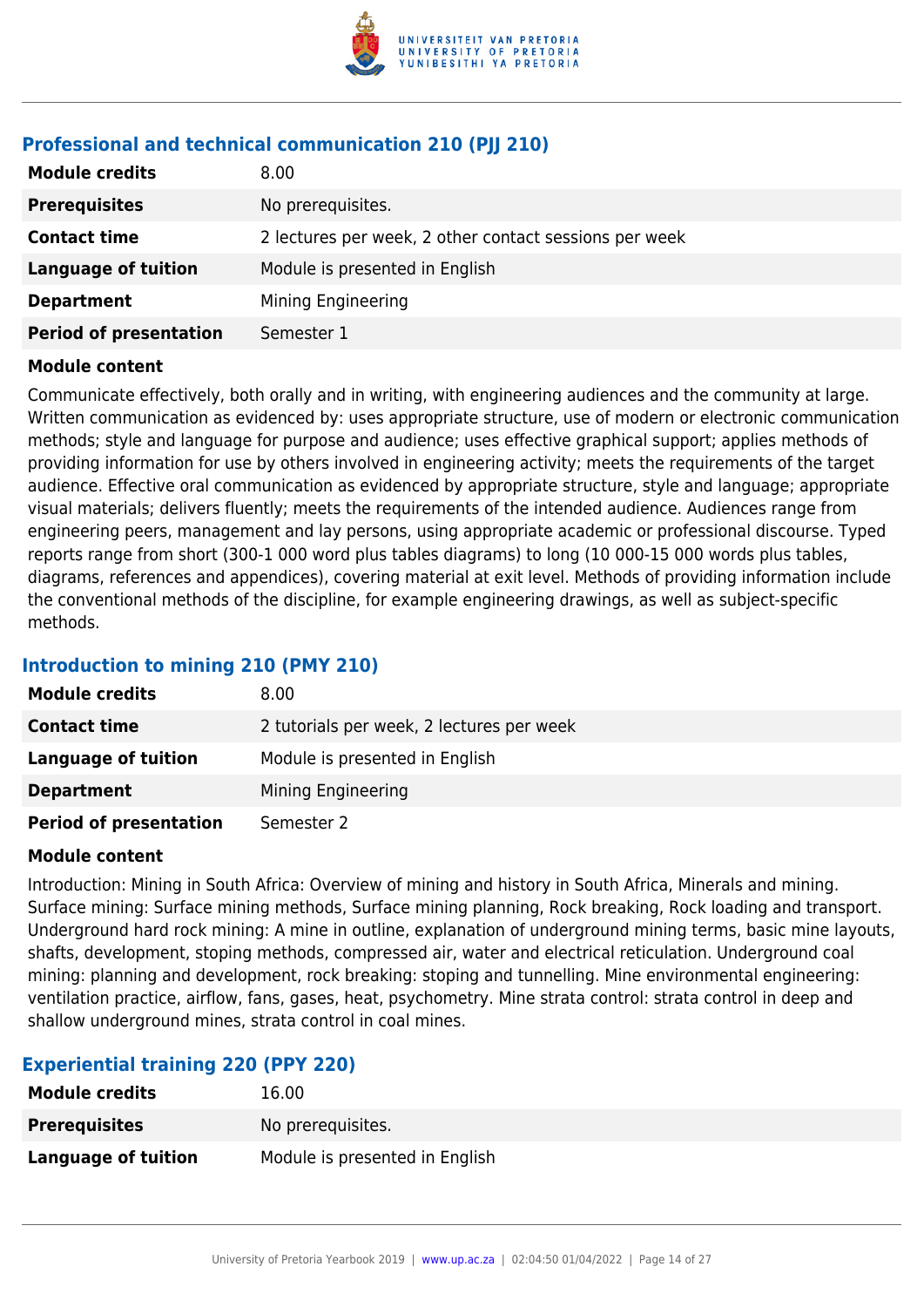

| <b>Department</b> |  | Mining Engineering |
|-------------------|--|--------------------|
|-------------------|--|--------------------|

#### **Period of presentation** Semester 2

#### **Module content**

The student needs to undergo practical mine training for a period of at least 6 weeks to be exposed to the mining environment, a report on this vacation work will be expected as per department guideline, in English only.

#### **Surveying 220 (SUR 220)**

| <b>Module credits</b>         | 14.00                                                                |
|-------------------------------|----------------------------------------------------------------------|
| <b>Service modules</b>        | Faculty of Engineering, Built Environment and Information Technology |
| <b>Prerequisites</b>          | WTW 114 GS/WTW 134                                                   |
| <b>Contact time</b>           | 1 practical per week, 2 lectures per week                            |
| <b>Language of tuition</b>    | Afrikaans and English are used in one class                          |
| <b>Department</b>             | Geography Geoinformatics and Meteorology                             |
| <b>Period of presentation</b> | Semester 2                                                           |

#### **Module content**

Adjustment and use of following instruments: Plane table, level, compass and theodolite. Elementary site surveying and leveling, tachometry. Definition of survey. Co-ordinate systems and bearing. Connections and polars. Methods of determining points. Elevation. Tachometry.

#### **Strength of materials 210 (SWK 210)**

| <b>Module credits</b>         | 16.00                                                                                                                                                                                                                                  |
|-------------------------------|----------------------------------------------------------------------------------------------------------------------------------------------------------------------------------------------------------------------------------------|
| <b>Service modules</b>        | Faculty of Natural and Agricultural Sciences                                                                                                                                                                                           |
| <b>Prerequisites</b>          | Faculty of Engineering, Built Environment and Information Technology: SWK 122<br>and WTW 164 OR SWK 122, WTW 161 and WTW 168. Faculty of Natural and<br>Agricultural Sciences: SWK 122 and WTW 124 OR SWK 122, WTW 126 and WTW<br>128. |
| <b>Contact time</b>           | 2 tutorials per week, 4 lectures per week                                                                                                                                                                                              |
| <b>Language of tuition</b>    | Separate classes for Afrikaans and English                                                                                                                                                                                             |
| <b>Department</b>             | Civil Engineering                                                                                                                                                                                                                      |
| <b>Period of presentation</b> | Semester 1                                                                                                                                                                                                                             |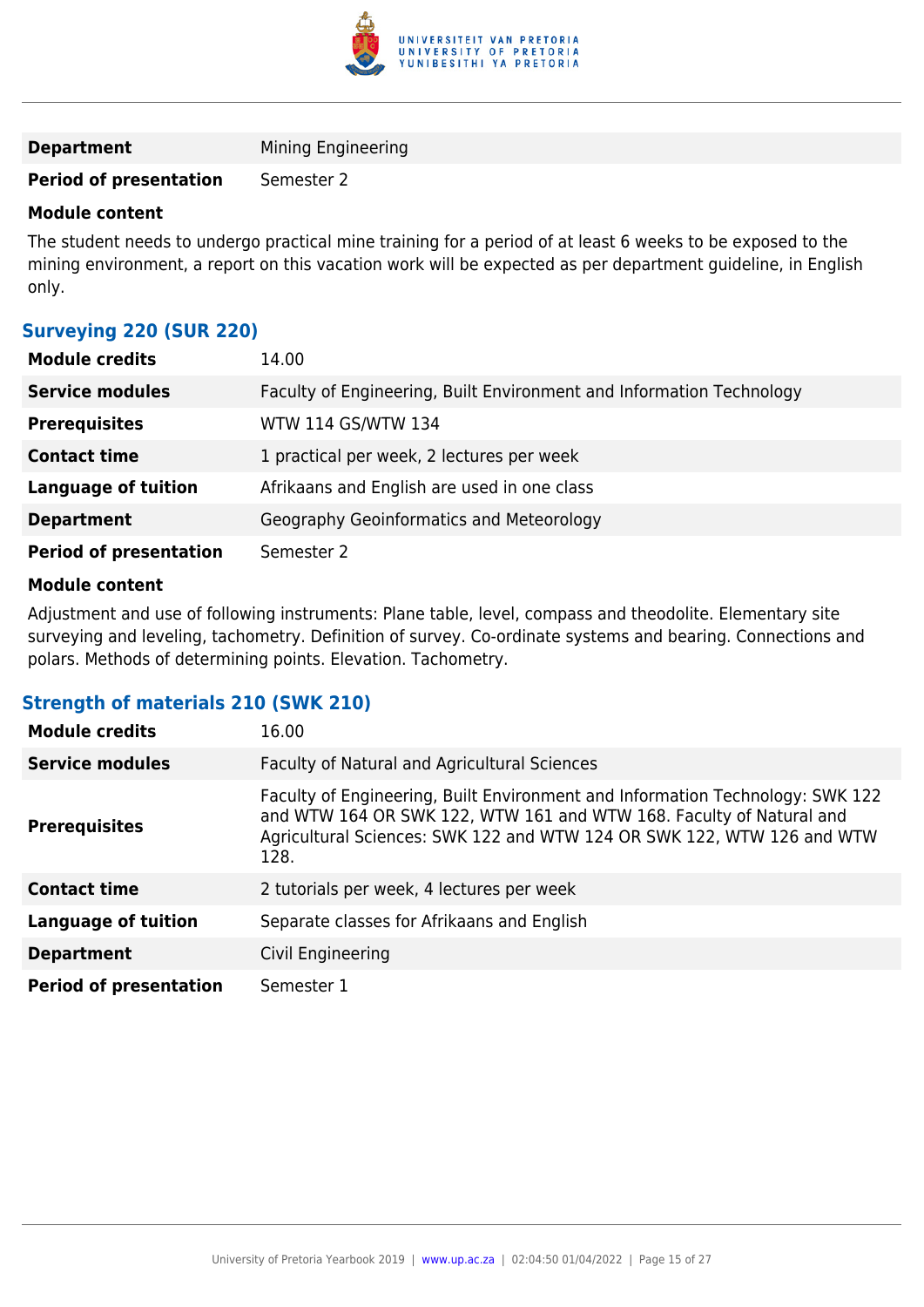

Stresses, strains and the mechanical properties of materials: Normal stress and shear stress, tension and compression, equilibrium in shear, factor of safety, design, shear strain, stress/strain diagram, Hooke's Law, Poisson's Ratio and the shear stress/strain diagram. Axial loads: Elastic deformation, displacements, statically determinate and indeterminate structures and thermal effects. Torsion: Torsion of circular bars and power transmission bending of straight members and composite beams. Transverse shear: Shear in straight members and shear flow. Combined loads: Thin walled pressure vessels and stresses as a result of combined loads. Stress transformation: Plane stress transformation, principle stresses, maximum values and stress variation in prismatic beams. Strain transformation: Plane strain transformation, principle strains, maximum values, strain gauges and rosettes and the relationship between E, G and ?. Design of beams from section characteristics. Deflection of beams: The elastic curve, integration method, Macaulay's method and superposition.

#### **Mathematics 238 (WTW 238)**

| <b>Module credits</b>         | 16.00                                                                |
|-------------------------------|----------------------------------------------------------------------|
| <b>Service modules</b>        | Faculty of Engineering, Built Environment and Information Technology |
| <b>Prerequisites</b>          | WTW 256 and WTW 258 GS                                               |
| <b>Contact time</b>           | 4 lectures per week, 1 tutorial per week                             |
| <b>Language of tuition</b>    | Separate classes for Afrikaans and English                           |
| <b>Department</b>             | <b>Mathematics and Applied Mathematics</b>                           |
| <b>Period of presentation</b> | Semester 2                                                           |

#### **Module content**

Linear algebra, eigenvalues and eigenvectors with applications to first and second order systems of differential equations. Sequences and series, convergence tests. Power series with applications to ordinary differential equations with variable coefficients. Fourier series with applications to partial differential equations such as potential, heat and wave equations.

#### **Differential equations 256 (WTW 256)**

| <b>Module credits</b>         | 8.00                                                                 |
|-------------------------------|----------------------------------------------------------------------|
| <b>Service modules</b>        | Faculty of Engineering, Built Environment and Information Technology |
| <b>Prerequisites</b>          | WTW 158 and WTW 164                                                  |
| <b>Contact time</b>           | 1 tutorial per week, 2 lectures per week                             |
| <b>Language of tuition</b>    | Separate classes for Afrikaans and English                           |
| <b>Department</b>             | Mathematics and Applied Mathematics                                  |
| <b>Period of presentation</b> | Semester 1                                                           |

#### **Module content**

Theory and solution methods for linear differential equations as well as for systems of linear differential equations. Theory and solution methods for first order non-linear differential equations. The Laplace transform with application to differential equations. Application of differential equations to modelling problems.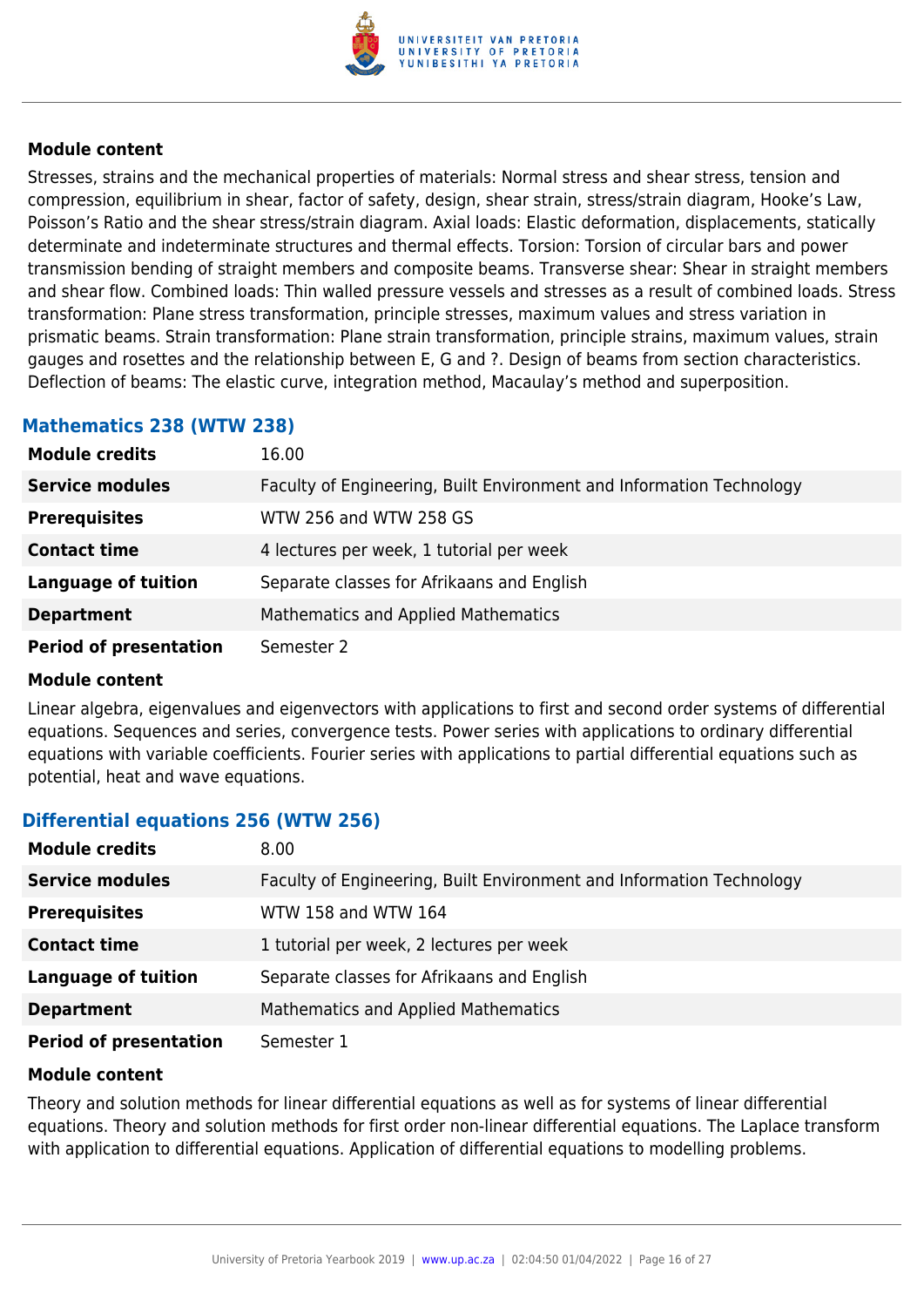

#### **Calculus 258 (WTW 258)**

| <b>Module credits</b>         | 8.00                                                                 |
|-------------------------------|----------------------------------------------------------------------|
| <b>Service modules</b>        | Faculty of Engineering, Built Environment and Information Technology |
| <b>Prerequisites</b>          | WTW 158 and WTW 164                                                  |
| <b>Contact time</b>           | 1 tutorial per week, 2 lectures per week                             |
| <b>Language of tuition</b>    | Separate classes for Afrikaans and English                           |
| <b>Department</b>             | <b>Mathematics and Applied Mathematics</b>                           |
| <b>Period of presentation</b> | Semester 1                                                           |

#### **Module content**

Calculus of multivariable functions, directional derivatives. Extrema. Multiple integrals, polar, cylindrical and spherical coordinates. Line integrals and the theorem of Green. Surface integrals and the theorems of Gauss and Stokes.

#### **Numerical methods 263 (WTW 263)**

| <b>Module credits</b>         | 8.00                                                                 |
|-------------------------------|----------------------------------------------------------------------|
| <b>Service modules</b>        | Faculty of Engineering, Built Environment and Information Technology |
| <b>Prerequisites</b>          | <b>WTW 164</b>                                                       |
| <b>Contact time</b>           | 2 lectures per week, 1 tutorial per week                             |
| <b>Language of tuition</b>    | Separate classes for Afrikaans and English                           |
| <b>Department</b>             | <b>Mathematics and Applied Mathematics</b>                           |
| <b>Period of presentation</b> | Semester 2                                                           |

#### **Module content**

Numerical integration. Numerical methods to approximate the solution of non-linear equations, systems of equations (linear and non-linear), differential equations and systems of differential equations. Direct methods to solve linear systems of equations.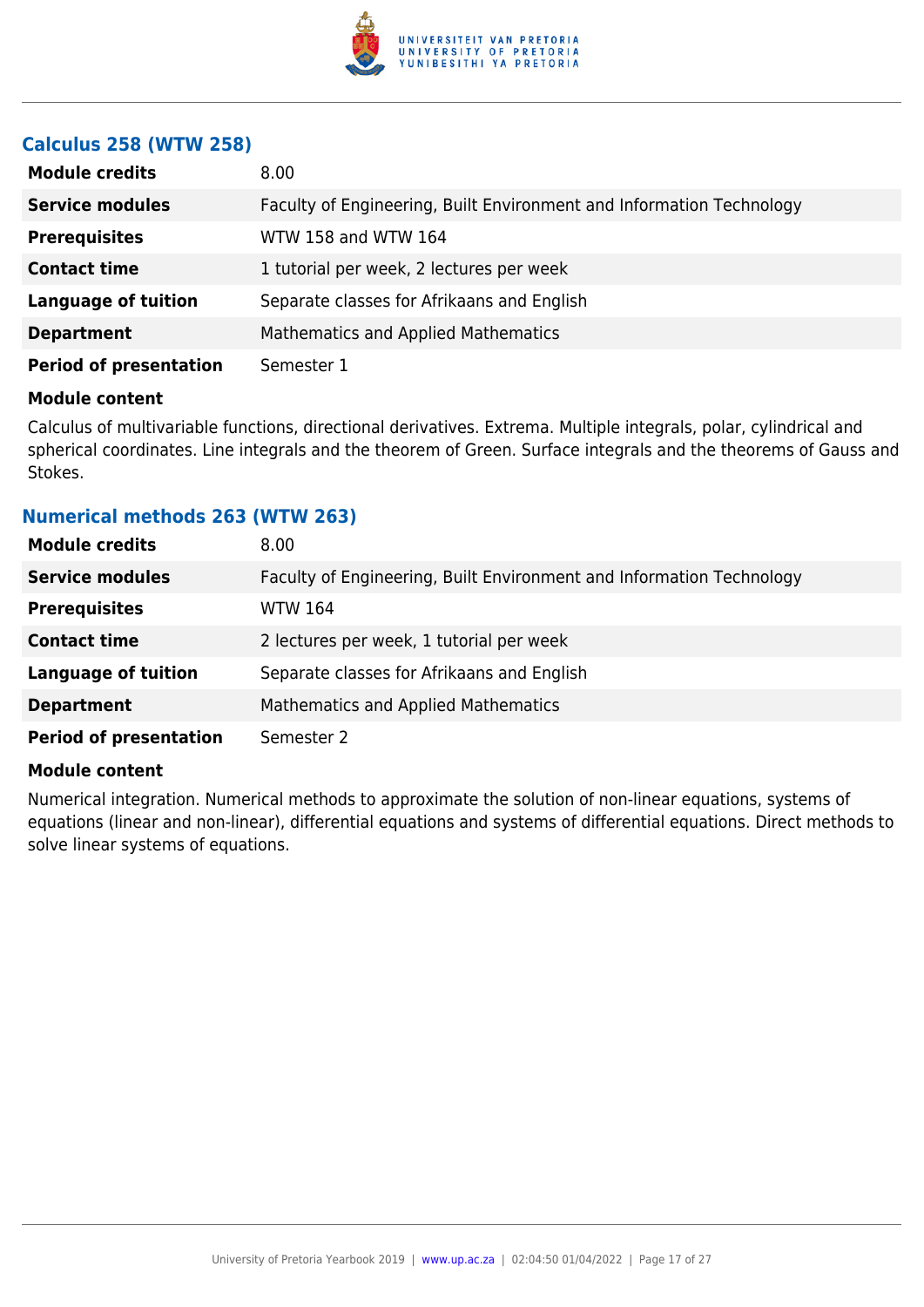

### Curriculum: Year 3

**Minimum credits: 144**

### **Core modules**

#### **Engineering management 310 (BSS 310)**

| <b>Module credits</b>         | 8.00                                             |
|-------------------------------|--------------------------------------------------|
| <b>Prerequisites</b>          | No prerequisites.                                |
| <b>Contact time</b>           | 1 discussion class per week, 2 lectures per week |
| <b>Language of tuition</b>    | Separate classes for Afrikaans and English       |
| <b>Department</b>             | Industrial and Systems Engineering               |
| <b>Period of presentation</b> | Semester 1                                       |

#### **Module content**

Programme and systems engineering

Concepts: Application of project management, systems thinking, systems approach, product, system and project life cycles, project phases and specification practices. Development models: stage-gate development, project charter, systems engineering models, systems engineering management and life cycle characteristics. Planning and Scheduling: task definition, work breakdown structures, duration estimation, Gantt charts, critical path, resource handling. Costs and Budgets: cost estimates, project life cycle costs, work authorisation. Control: project organisation. Legal: contracts, intellectual property. Case studies and semester project Engineering Economics

Decision making in an engineering environment. Allocation of cost. Money-time relationships (discreet interest formulae, tables, financial calculator, Excel). Bases for comparison of alternatives (present worth, annual worth,). Decision making among alternatives before and after tax (useful lives equal to study period, useful lives different among alternatives).

#### **Geology for engineering 256 (GLY 256)**

| <b>Module credits</b>         | 16.00                                                                 |
|-------------------------------|-----------------------------------------------------------------------|
| <b>Prerequisites</b>          | Only for BEng Mining Engineering and BEng Civil Engineering students. |
| <b>Contact time</b>           | 1 practical per week, 4 lectures per week                             |
| <b>Language of tuition</b>    | Module is presented in English                                        |
| <b>Department</b>             | Geology                                                               |
| <b>Period of presentation</b> | Semester 1                                                            |

#### **Module content**

This module is given to Mining and Civil Engineering students, focused on the practical application of basic geological principles to engineering problems. The course covers basic rock identification, principles of stratigraphy and landscape formation, and engineering applications of geology such as mining, slope stability, and civil applications. Practicals cover geological maps and profiles, as well as basic rock identification.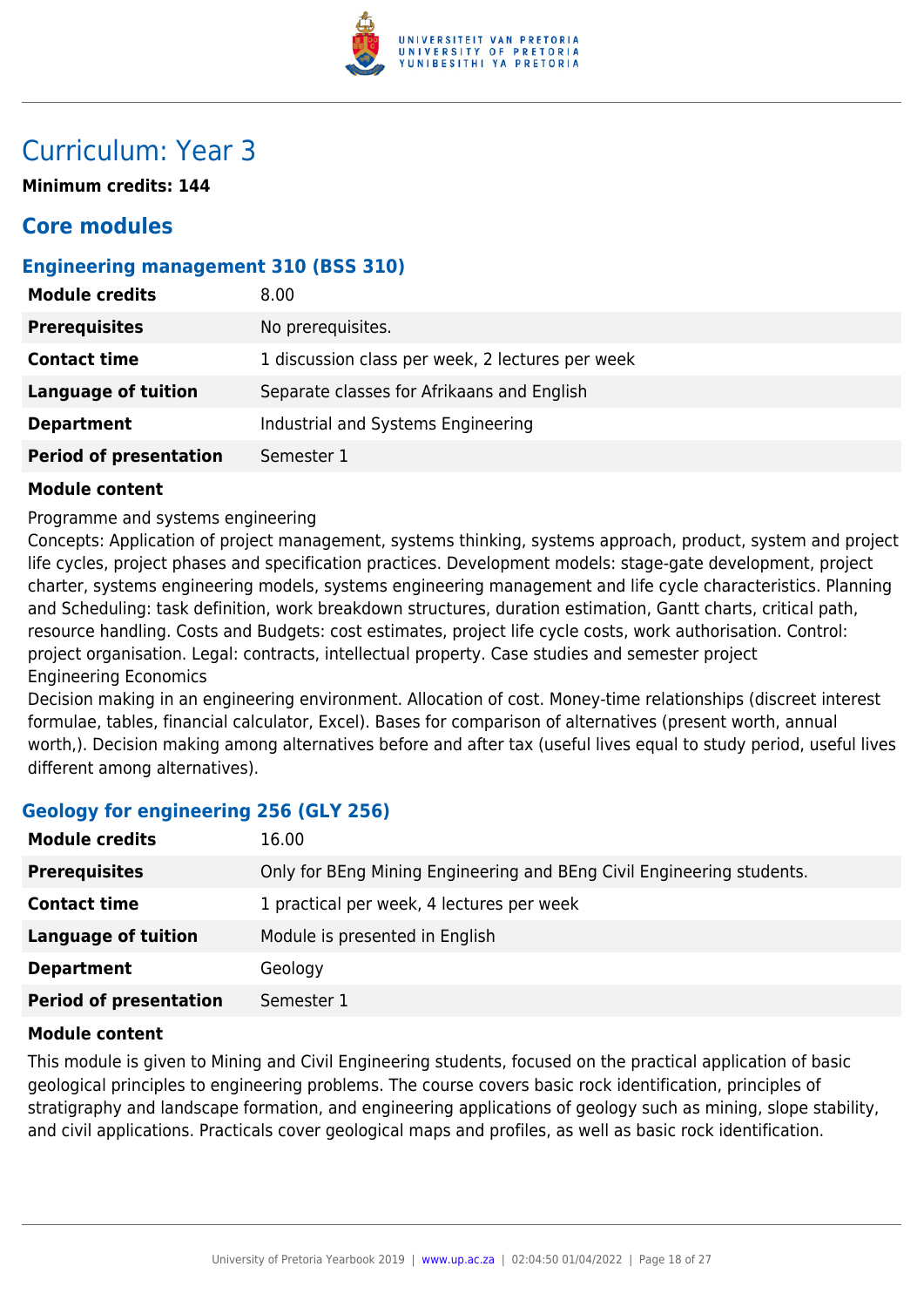

#### **Engineering activity and group work 320 (MIA 320)**

| <b>Module credits</b>         | 8.00                                                                                  |
|-------------------------------|---------------------------------------------------------------------------------------|
| <b>Prerequisites</b>          | (BSS 310), (CJJ 310) or (EJJ 210) or (BJJ 210) or (MJJ 210) or (NJJ 210) or (PJJ 210) |
| <b>Contact time</b>           | 1 other contact session per week, 2 lectures per week                                 |
| <b>Language of tuition</b>    | Module is presented in English                                                        |
| <b>Department</b>             | Mechanical and Aeronautical Engineering                                               |
| <b>Period of presentation</b> | Semester 2                                                                            |
|                               |                                                                                       |

#### **Module content**

Two exit learning outcomes (ELO) of ECSA are addressed and each must be passed in the same semester. ELO7: Demonstrate critical awareness of the impact of engineering activity on the social, industrial and physical environment. The history of engineering globally and in South Africa. Most important engineering projects globally and in South Africa. The impact of technology on society. Occupational and public health and safety. Occupational Health and Safety Act. Impacts on the physical environment. The personal, social, cultural values and requirements of those affected by engineering activity. The combination of social, workplace (industrial) and physical environmental factors are appropriate to the discipline of the qualification. ELO8: Demonstrate competence to work effectively on a small project as an individual, in teams and in multidisciplinary environments. Identifies and focuses on objectives. Works strategically. Executes tasks effectively. Delivers completed work on time. Effective team work: Makes individual contribution to team activity; performs critical functions; enhances work of fellow team members; benefits from support of team members; communicates effectively with team members; delivers completed work on time. Multidisciplinary work by the following: Acquires a working knowledge of co-workers' discipline; uses a systems engineering approach; communicates across disciplinary boundaries. Report and presentation on team project. Tasks require co-operation across at least one disciplinary boundary. Students acquire a working knowledge of co-workers discipline. Students communicate between disciplinary boundaries.

#### **Thermoflow 310 (MTV 310)**

| <b>Module credits</b>         | 16.00                                     |
|-------------------------------|-------------------------------------------|
| <b>Prerequisites</b>          | No prerequisites.                         |
| <b>Contact time</b>           | 1 practical per week, 3 lectures per week |
| <b>Language of tuition</b>    | Module is presented in English            |
| <b>Department</b>             | Mechanical and Aeronautical Engineering   |
| <b>Period of presentation</b> | Semester 1                                |

#### **Module content**

Fluid mechanics: Introduction to fluid properties and fluid continuum concepts. Fluid statics and pressure. Control volume method for mass, momentum and energy conservation using integral approach. Bernoulli equation. Dimensional analysis and similarity. Flow in pipes and channels: friction coefficients and Reynolds number, pressure drop; laminar, turbulent and transitional flow. Experimental techniques in fluid mechanics. Heat transfer: Introduction to heat transfer mechanisms, thermal properties of materials. Solution of the heat conduction equation for different boundary and initial conditions. Heat generation in a solid. Steady heat conduction. Thermal resistance networks describing conduction, radiation and convection.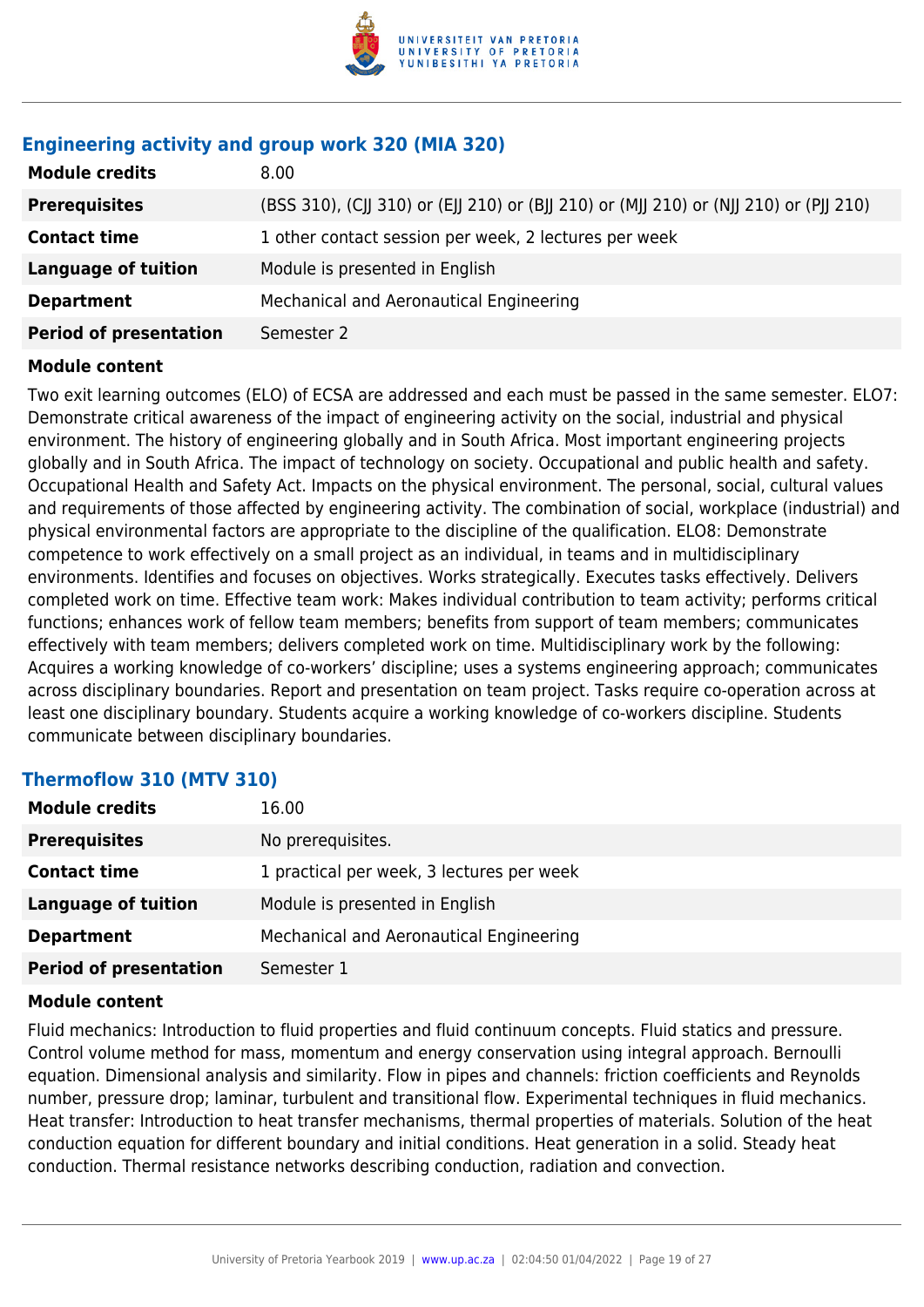

#### **Minerals processing 310 (NMP 310)**

| <b>Module credits</b>         | 16.00                                           |
|-------------------------------|-------------------------------------------------|
| <b>Prerequisites</b>          | No prerequisites.                               |
| <b>Contact time</b>           | 4 practicals per week, 3 lectures per week      |
| <b>Language of tuition</b>    | Module is presented in English                  |
| <b>Department</b>             | Materials Science and Metallurgical Engineering |
| <b>Period of presentation</b> | Semester 1                                      |

#### **Module content**

Minerals processing in perspective (economic importance, economic nature of mineral deposits, mineral properties and analysis, mineral processing functions). Liberation analysis (importance and measurement of liberation; particle size analysis). Comminution (theories and principles, crushers, grinding mills). Screening and classification (industrial screening, cyclones). Concentration processes (gravity concentration, dense medium concentration). Froth flotation.

#### **Mineral economics 320 (PME 320)**

| <b>Module credits</b>         | 16.00                                    |
|-------------------------------|------------------------------------------|
| <b>Prerequisites</b>          | No prerequisites.                        |
| <b>Contact time</b>           | 4 lectures per week, 1 tutorial per week |
| <b>Language of tuition</b>    | Module is presented in English           |
| <b>Department</b>             | Mining Engineering                       |
| <b>Period of presentation</b> | Semester 2                               |

#### **Module content**

The objective is for the student to understand fundamental economic theory pertaining to the mineral and mining industry and its overall effects on the broader South African economy. The student will be able to interpret and understand company annual results. The student should be able to understand and apply the SAMREC/SAMVAL code during the evaluation and classification of resources and reserves. The student should understand the effect of supply and demand pertaining to the mineral and mining industry (micro and macro economic factors). To understand the unique aspects related to marketing of minerals with reference to the cyclic nature of the industry. Apply economic and engineering reasoning to specific problems in the minerals and mining industry so as to analyse and interpret the opportunities and threats facing this industry. To understand and apply the fundamentals of technical mine valuation, including mineral rights, prospecting methods, sampling, mass and mineral content of ore as well as management and control factors. The latter include controlling and managing of widths, stoping width versus tramming and milling width, ore dilution, mine call factor and cut-off grade.

#### **Surface mining and geotechnics 311 (PMY 311)**

| <b>Module credits</b> | 16.00                                     |
|-----------------------|-------------------------------------------|
| <b>Prerequisites</b>  | <b>PMY 210</b>                            |
| <b>Contact time</b>   | 2 tutorials per week, 3 lectures per week |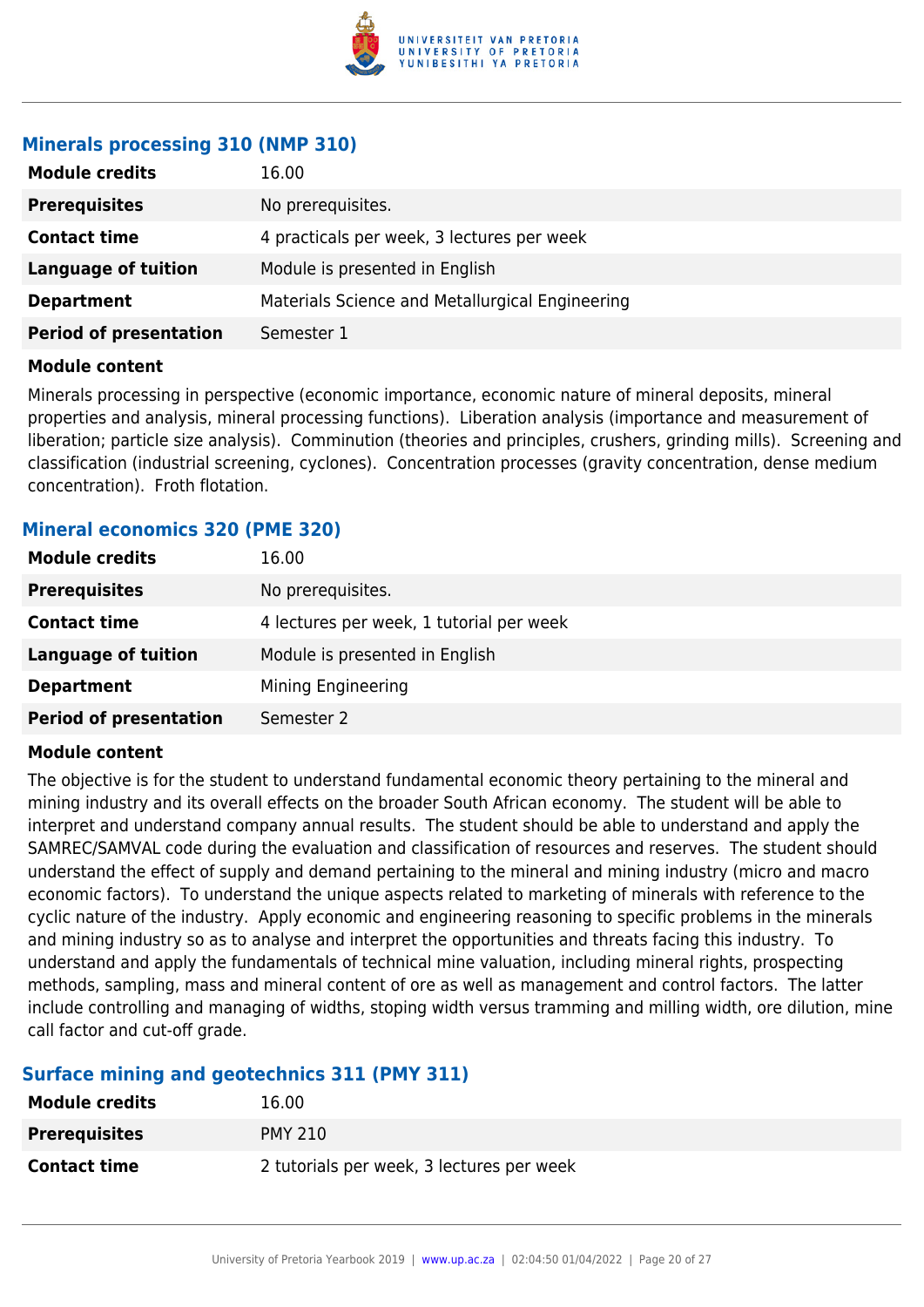

| Language of tuition           | Module is presented in English |
|-------------------------------|--------------------------------|
| <b>Department</b>             | Mining Engineering             |
| <b>Period of presentation</b> | Semester 1                     |

Surface mining methods: Introduction, classification of ore reserves and terminology. Earth moving: Loading shovels and methods, haulage trucks, productivity and tires, introduction to bucket wheel excavators, conveyor systems and in-pit crushers, in-pit crushing-conveying system, application of draglines and terminology. Introduction to mine planning, mine development phases, block modelling, methods of sequencing, stripping ratios and breakeven ratios. Introduction to mining environment, rehabilitation and closure, integrated environmental management, environmental impact studies, water management and rehabilitation planning and costing. Geotechnics include understanding discontinuities in rock mass, stereo nets, cohesion and friction. Rock behaviour pertaining to excavations, understanding plane, circular and wedge failures, Rock slope safety factors. Slope stabilisation, neutral line theory, effects of water in a slope, monitoring of slopes and instruments available for slope stability monitoring, Risk concepts pertaining to slopes and a case study is discussed. Aspects of the Mine Health and Safety Act are also dealt with.

#### **Mining 320 (PMY 320)**

| <b>Module credits</b>         | 16.00                                     |
|-------------------------------|-------------------------------------------|
| <b>Prerequisites</b>          | PMY 311, PPY 220                          |
| <b>Contact time</b>           | 2 tutorials per week, 3 lectures per week |
| <b>Language of tuition</b>    | Module is presented in English            |
| <b>Department</b>             | Mining Engineering                        |
| <b>Period of presentation</b> | Semester 2                                |

#### **Module content**

Mining 320 provides an overview of mining by covering the following subject-matter: history of mining in South Africa, underground mining systems, and a brief overview of mine environmental control and mine strata control. Then the module covers general mine layouts, mine plan reading, mine surveying, electricity supply, transport systems, water management systems, and mine fires. This feat is achieved through the study of various mining methods and case studies.

#### **Industrial excursions 300 (PNB 300)**

| <b>Module credits</b>         | 8.00                           |
|-------------------------------|--------------------------------|
| <b>Prerequisites</b>          | No prerequisites.              |
| <b>Contact time</b>           | 3 practicals per week          |
| Language of tuition           | Module is presented in English |
| <b>Department</b>             | Mining Engineering             |
| <b>Period of presentation</b> | Semester 1                     |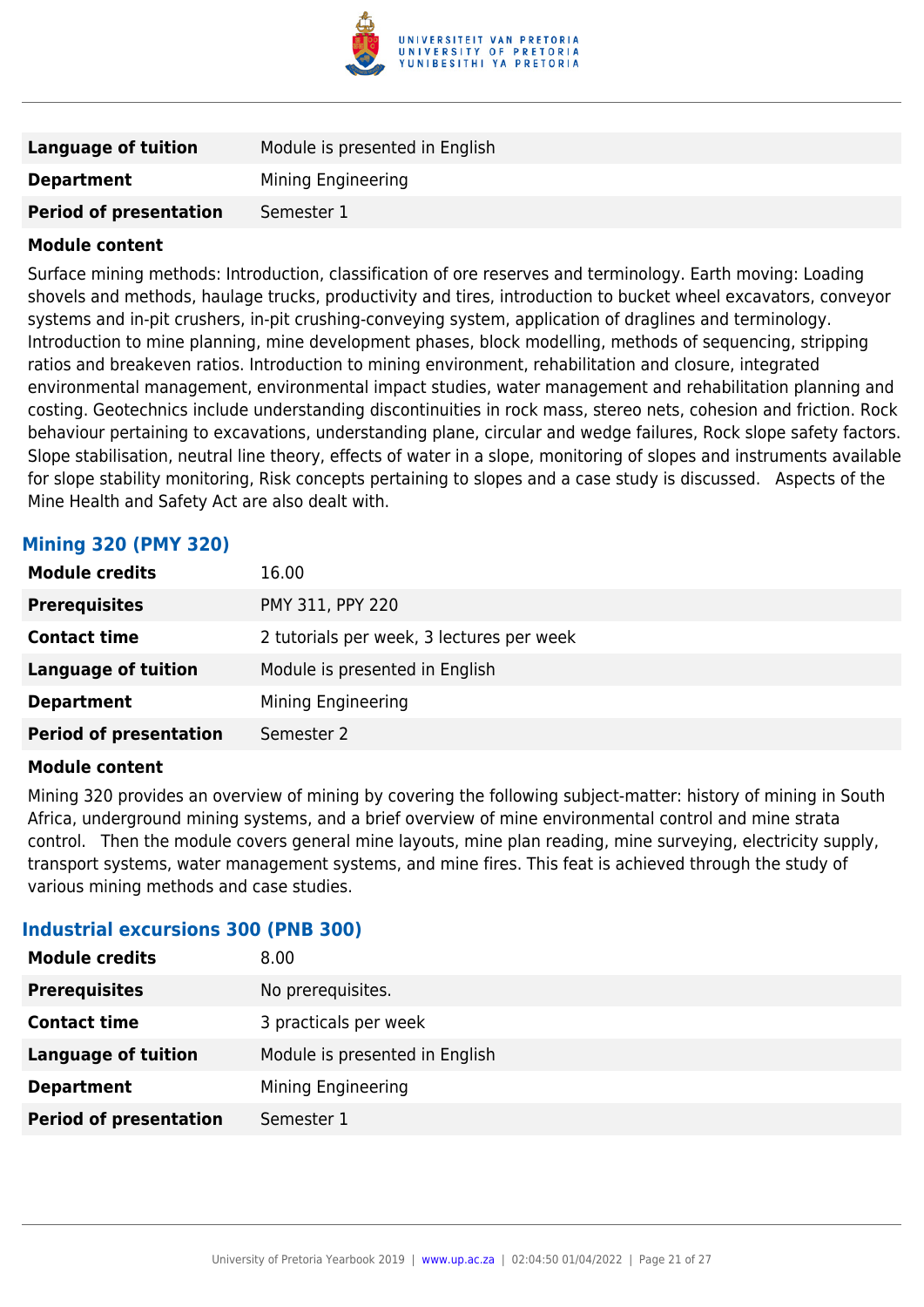

The mining industry requires that students are exposed to the mining industry by visiting a collection of mines with the purpose of familiarising them with current trends in mining practice and mining methods. This module hopes to provide a "snapshot" of the mining industry as it is at the time of the tour. This tour requires attendance and participation in five one-day visits to mines. The excursions are organised during the first semester of the third year, and take place during the July recess at the end of the semester. Students must, before the second semester commences, submit a group report on the visits during the second semester.

#### **Experiential training 320 (PPY 320)**

| <b>Module credits</b>         | 16.00                          |
|-------------------------------|--------------------------------|
| <b>Prerequisites</b>          | No prerequisites.              |
| Language of tuition           | Module is presented in English |
| <b>Department</b>             | Mining Engineering             |
| <b>Period of presentation</b> | Semester 2                     |

#### **Module content**

The mining industry requires students to become exposed to mining by working on mines during the December recess period at the end of the second academic year. The student is required to work for a minimum period of six weeks on a mine, and then compile a report on the work completed for submission at a prescribed date in the first semester of the third academic year.

#### **Explosives engineering 321 (PRX 321)**

| <b>Module credits</b>         | 8.00                                      |
|-------------------------------|-------------------------------------------|
| <b>Prerequisites</b>          | <b>MTX 221</b>                            |
| <b>Contact time</b>           | 3 lectures per week, 2 tutorials per week |
| <b>Language of tuition</b>    | Module is presented in English            |
| <b>Department</b>             | Mining Engineering                        |
| <b>Period of presentation</b> | Semester 2                                |

#### **Module content**

Explosive engineering: The importance of improved safety standards, cost effectiveness and productivity has driven technical mining personnel to examine all facets of their operations. Increasingly, it has been realized that an efficient drilling and blasting program will impact positively throughout the mining operation, from loading to maintenance, hauling to crushing, ground support to scaling and grade control to recover with an invariable increase in the overall profitability through technical advanced projects. Through the safe, efficient and innovative use of explosives for rock breaking the mining engineer will make a positive contribution to the overall mining operation. Due to the nature of the topics discussed in this module, a number of case studies are used to emphasise the safe handling, application and destruction of explosives. The Mine Health and Safety Act is dealt with and the Explosives Act receives specific attention.

#### **Introduction to project 321 (PSC 321)**

**Module credits** 8.00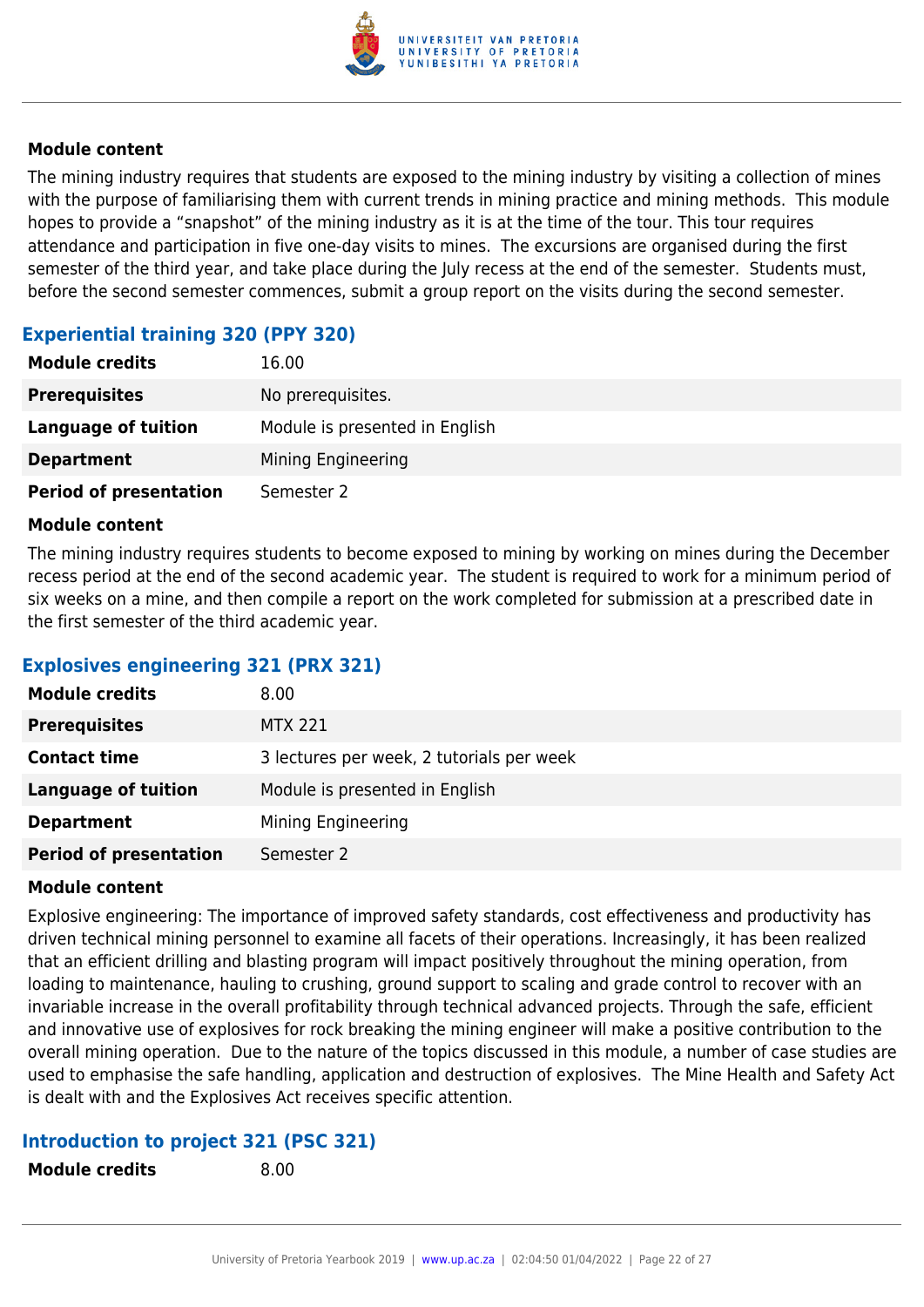

| <b>Prerequisites</b>          | <b>PNB 300</b>                           |
|-------------------------------|------------------------------------------|
| <b>Contact time</b>           | 1 tutorial per week, 2 lectures per week |
| Language of tuition           | Module is presented in English           |
| <b>Department</b>             | Mining Engineering                       |
| <b>Period of presentation</b> | Semester 2                               |

Reporting technical information: typical report structure, literature survey, data presentation (tables, graphs, diagrams), referencing, presenting results, conclusions, and recommendations. Identification of a suitable subject for the Final Year Project. Planning of project execution.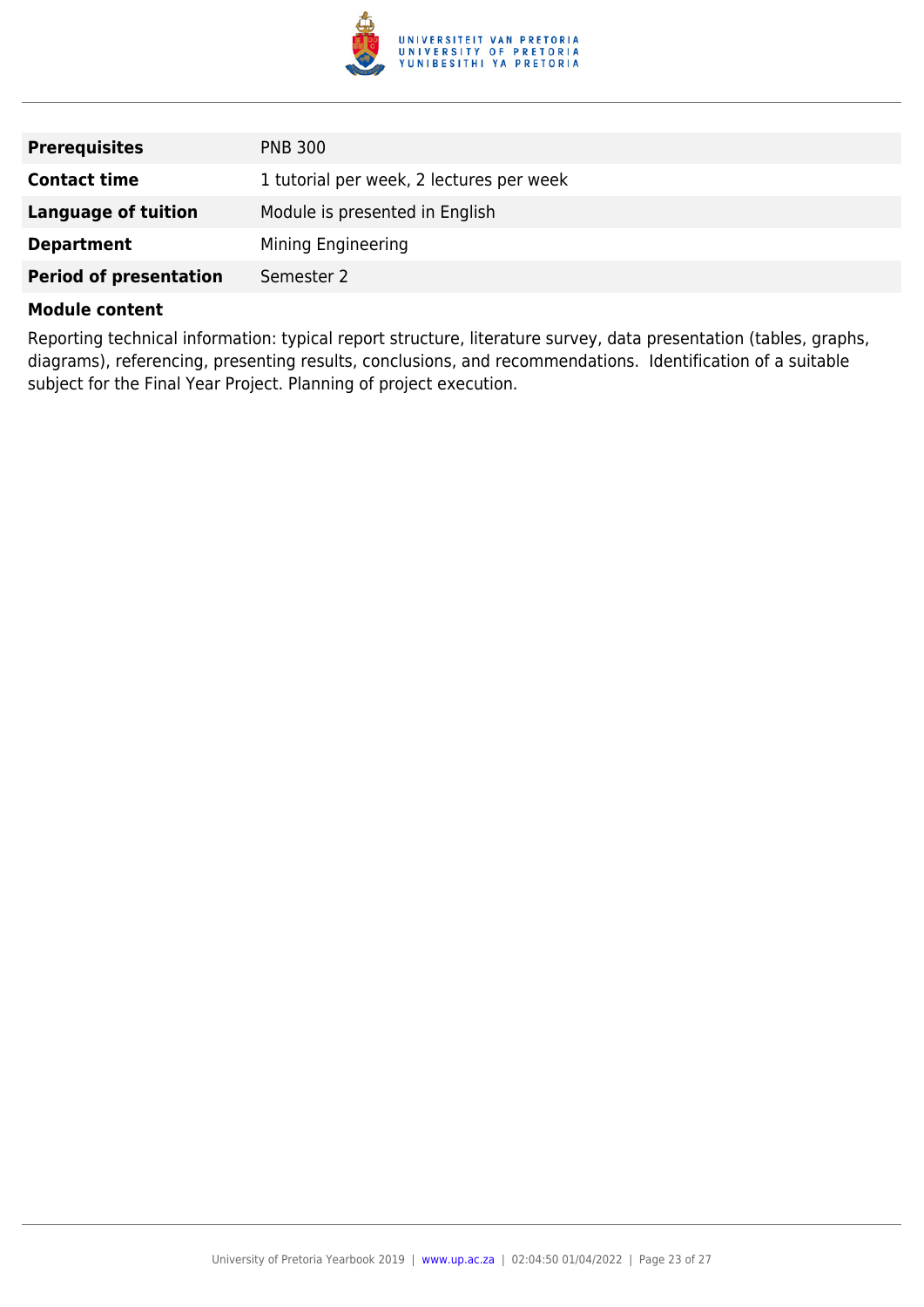

### Curriculum: Final year

**Minimum credits: 154**

### **Core modules**

#### **Geodynamics and ore formation 352 (GLY 352)**

| <b>Module credits</b>         | 18.00                                      |
|-------------------------------|--------------------------------------------|
| <b>Prerequisites</b>          | <b>GLY 256</b>                             |
| <b>Contact time</b>           | 4 lectures per week, 2 practicals per week |
| Language of tuition           | Module is presented in English             |
| <b>Department</b>             | Geology                                    |
| <b>Period of presentation</b> | Quarter 3                                  |

#### **Module content**

This module is offered to mining engineering students, and addresses the processes that formed mineral deposits, and the geological approach to exploiting such deposits. The module covers the principles of oreforming processes and geological environments of ore formation, ore classification schemes, the geometry and geostatistical evaluation of ore bodies, the principles of rock deformation, stress, strain and rheology, joints, fault systems, folds and interference folding, tectonic fabrics, shear zones, and progressive deformation. The practicals cover the identification and classification of ore deposits, and the recognition and mitigation of geologically related mining hazards such as faults, shears and folding.

#### **Engineering professionalism 410 (IPI 410)**

| <b>Module credits</b>         | 8.00                                                  |
|-------------------------------|-------------------------------------------------------|
| <b>Prerequisites</b>          | No prerequisites.                                     |
| <b>Contact time</b>           | 2 lectures per week, 1 other contact session per week |
| Language of tuition           | Module is presented in English                        |
| <b>Department</b>             | Engineering and Technology Management                 |
| <b>Period of presentation</b> | Semester 1                                            |

#### **Module content**

Requirements to maintain continued competence and to keep abreast of up-to date tools and techniques. ECSA code of conduct, Continuing Professional Development, ECSA outcomes, ECSA process and reasons for registration as CEng and PrEng. Displays understanding of the system of professional development. Accepts responsibility for own actions. Displays judgment in decision making during problem solving and design. Limits decision making to area of current competence. Reason about and make judgment on ethical aspects in case study context. Discerns boundaries of competence in problem solving and design. Case studies typical of engineering practice situations in which the graduate is likely to participate.

#### **Mine ventilation engineering 410 (PEE 410)**

**Module credits** 16.00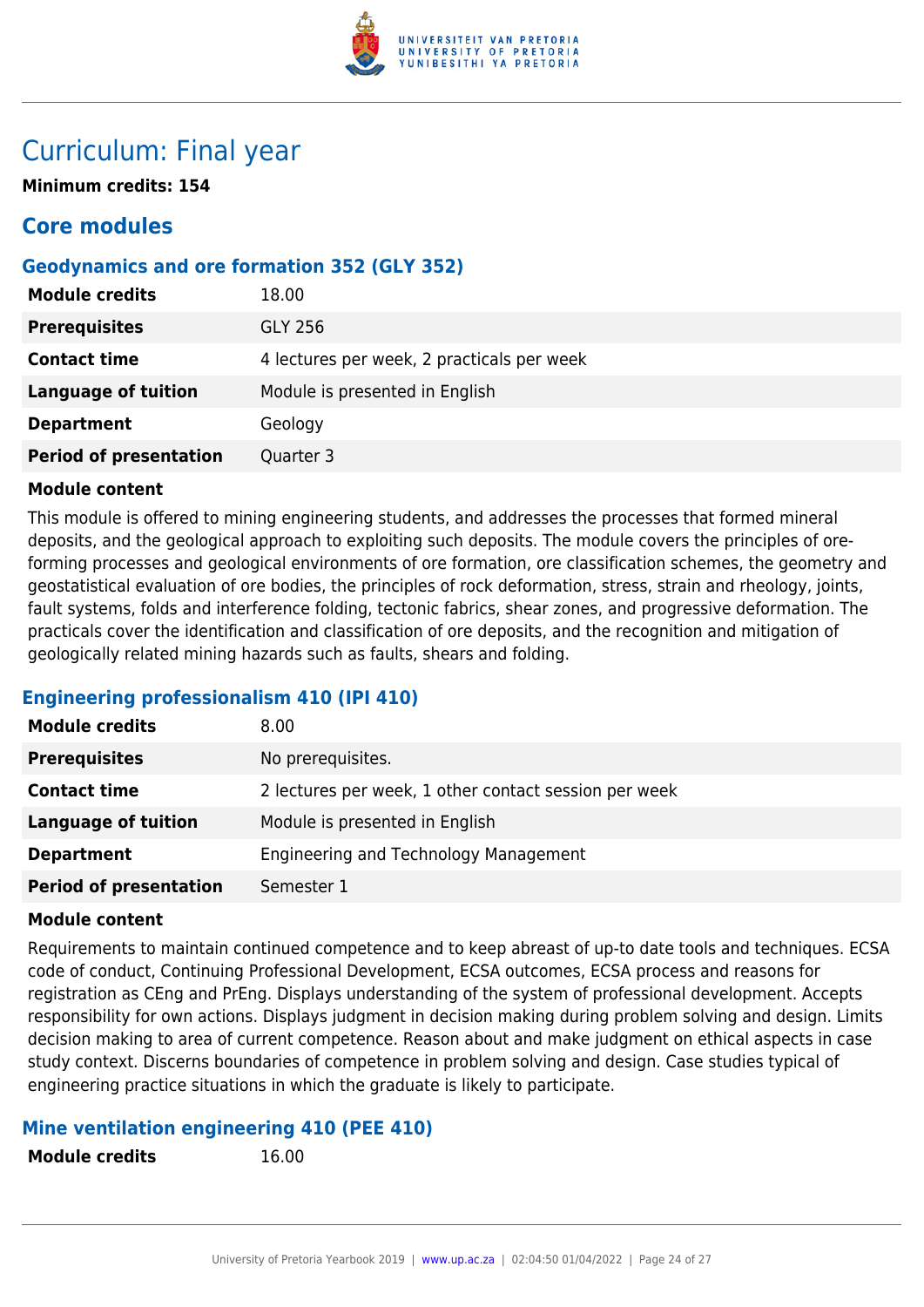

| <b>Prerequisites</b>          | MTV 310, Finalists only                                         |
|-------------------------------|-----------------------------------------------------------------|
| <b>Contact time</b>           | 3 lectures per week, 1 tutorial per week, 2 practicals per week |
| Language of tuition           | Module is presented in English                                  |
| <b>Department</b>             | Mining Engineering                                              |
| <b>Period of presentation</b> | Semester 1                                                      |

Mine ventilation methods; primary and secondary ventilation methods, ventilation strategies for coal and hard rock mining environments including base metal mines. Mine development ventilation methods, mine air control, different types of fans including fan performances and air dilution calculations. Refrigeration: Elementary refrigeration principles, including concepts and methods, chilled water systems, including cooling distribution methods. Elementary mine ventilation planning, basic planning parameters and elementary mine ventilation economics and the impact of incorrect design and applications on safety and health. Mine gases, their origin and gas/coal dust explosions. Aspects of the Mine Health and Safety act are also dealt with.

#### **Mining 410 (PMY 410)**

| <b>Module credits</b>         | 16.00                                                           |
|-------------------------------|-----------------------------------------------------------------|
| <b>Prerequisites</b>          | PRX 321, PME 320, PMY 320, Finalists only                       |
| <b>Contact time</b>           | 2 practicals per week, 3 lectures per week, 1 tutorial per week |
| <b>Language of tuition</b>    | Module is presented in English                                  |
| <b>Department</b>             | Mining Engineering                                              |
| <b>Period of presentation</b> | Semester 1                                                      |

#### **Module content**

Specific mining techniques. Shafts: Types, methods and equipment for sinking; economic considerations. Tunneling: Design, development techniques and equipment. Design and construction of large excavation. Design, construction, reinforcing and repair of ore passes. Fires in gold and coal mines: Causes, prevention, detection, combating and insurance. Flooding: Water sources, results, dangers, sealing and control.

#### **Mine operational risk management 423 (PMY 423)**

| <b>Module credits</b>         | 8.00                                             |
|-------------------------------|--------------------------------------------------|
| <b>Prerequisites</b>          | Finalists only                                   |
| <b>Contact time</b>           | 2 lectures per week, 1 discussion class per week |
| Language of tuition           | Module is presented in English                   |
| <b>Department</b>             | Mining Engineering                               |
| <b>Period of presentation</b> | Semester 1                                       |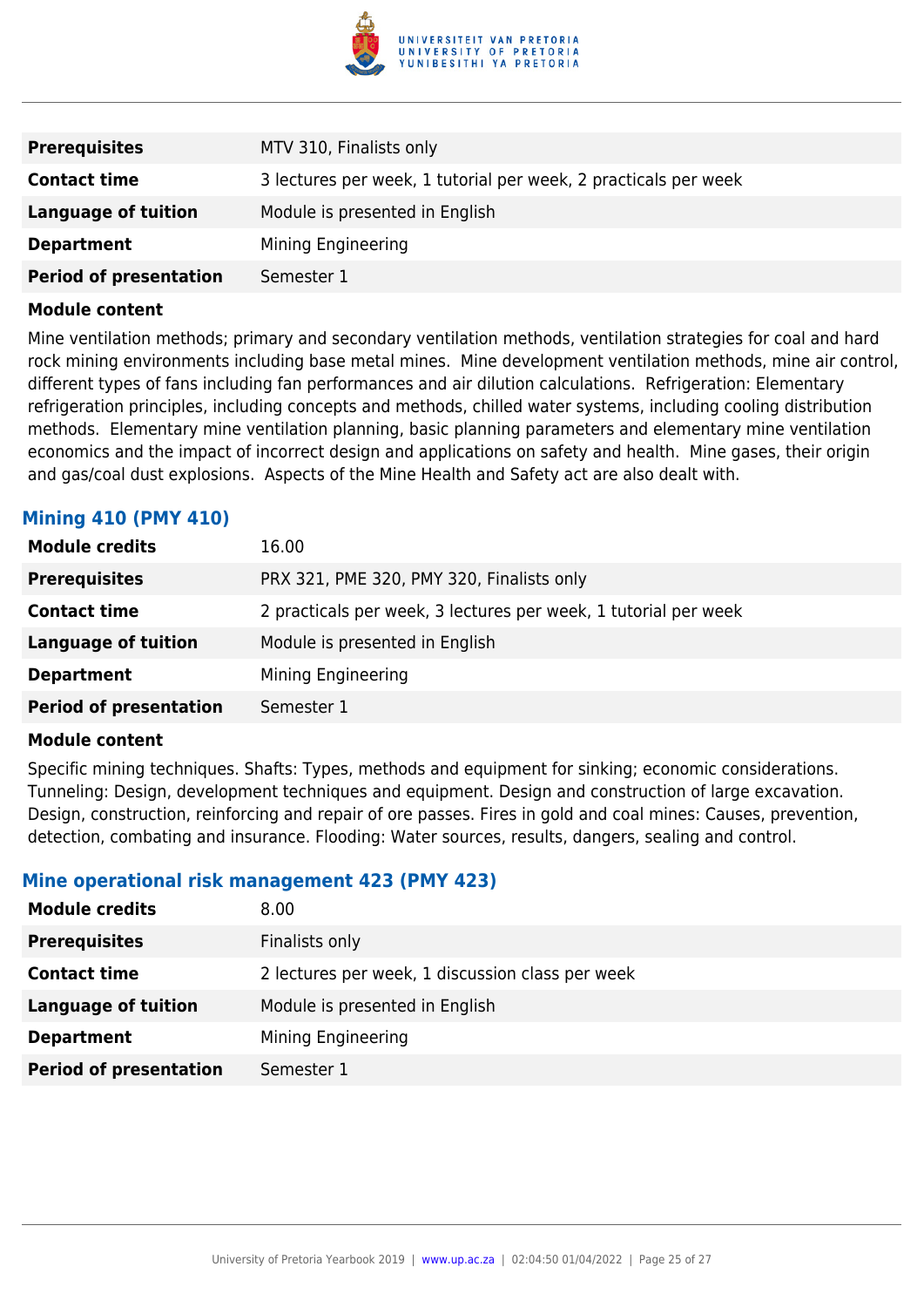

Selected topics in operational risk management; Introduction and context; Risk management concepts, words, and models; Risk assessment principles; Human factors; Leading practice; Layered risk management (including identification, assessment and control); Scoping risk assessment; Integrating outcomes into the business; ORM journey tool; Line management and OR; Safety and mineral Statistical Structures and Codes; Legal aspects.

#### **Mine design and research 422 (PMZ 422)**

| <b>Module credits</b>         | 42.00                                              |
|-------------------------------|----------------------------------------------------|
| <b>Prerequisites</b>          | PMY 410, PSZ 410, PEE 410. PNB 400, Finalists only |
| <b>Contact time</b>           | 4 lectures per week                                |
| <b>Language of tuition</b>    | Module is presented in English                     |
| <b>Department</b>             | Mining Engineering                                 |
| <b>Period of presentation</b> | Semester 2                                         |

#### **Module content**

This module entails the completion of an engineering project from concept to delivery. The student must demonstrate mastery of a mining engineering project. The module focuses on the formulation of a mining engineering problem, the development of appropriate extraction methodologies, project planning and management and then completion of a technical project of a given nature, scope and complexity. Students are required to design a mine at the conceptual business case level. Students are given a surface plan and borehole data from which they have to design a mine in teams of 3 – 5 students. They have access to a mining engineer in industry to assist with advice. The design has to incorporate a market analysis, layout design, working method, surface layout, environmental impacts and financial analysis. The design is submitted in book form and each team member has to do a presentation of the design.

#### **Industrial excursions 400 (PNB 400)**

| <b>Module credits</b>         | 8.00                           |
|-------------------------------|--------------------------------|
| <b>Prerequisites</b>          | PNB 300, Finalists only        |
| <b>Contact time</b>           | 3 practicals per week          |
| <b>Language of tuition</b>    | Module is presented in English |
| <b>Department</b>             | Mining Engineering             |
| <b>Period of presentation</b> | Year                           |

#### **Module content**

Attendance of and participation in industrial excursions organised during the year, including a ten-day excursion tour at the end of the first semester. Submission of reports and assignments as required.

#### **Project 411 (PSC 411)**

| <b>Module credits</b> | 10.00                   |
|-----------------------|-------------------------|
| <b>Prerequisites</b>  | PSC 321, Finalists only |
| <b>Contact time</b>   | 1 tutorial per week     |